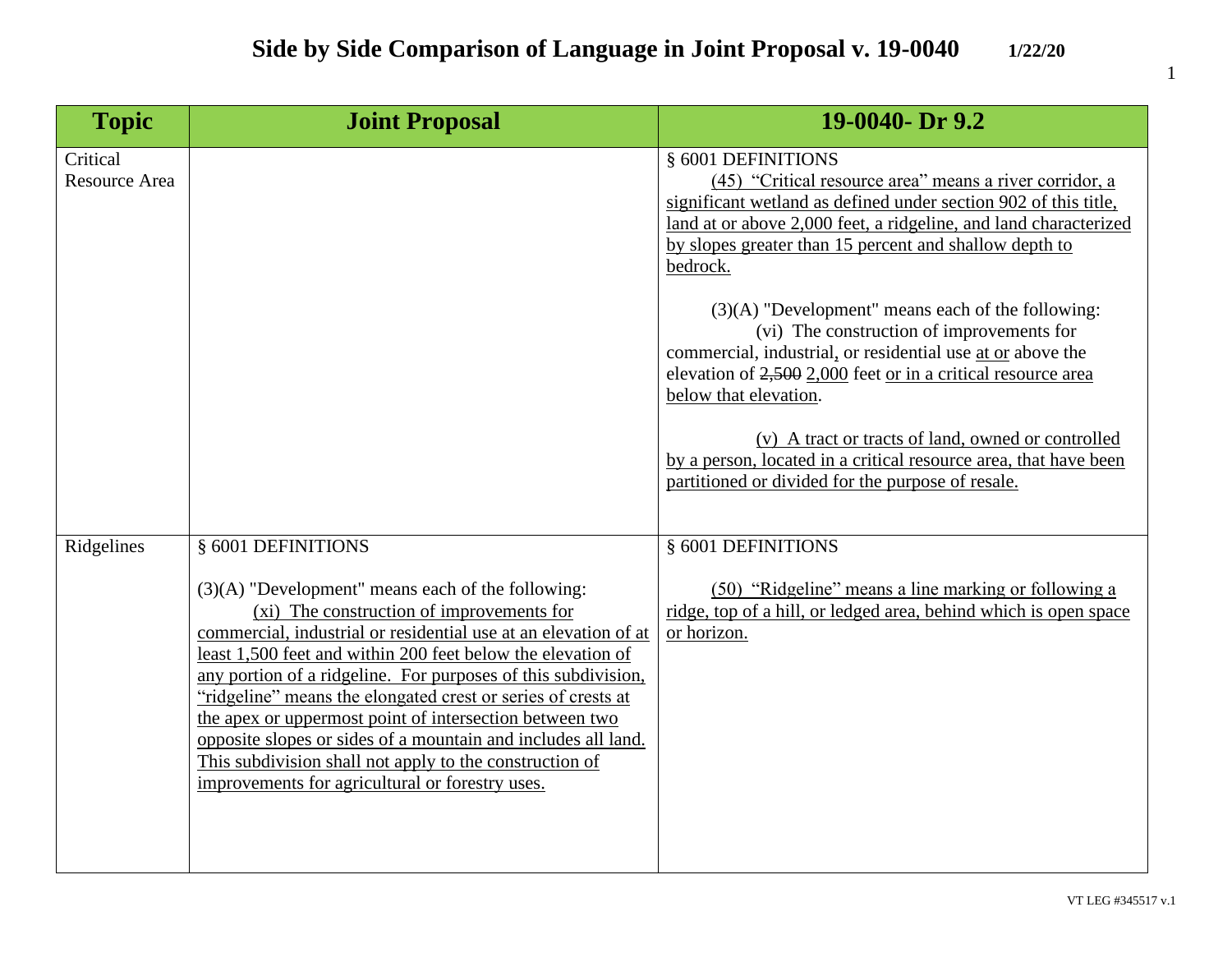| Road Rule | § 6001 DEFINITIONS                                            | § 6001 DEFINITIONS                                                 |
|-----------|---------------------------------------------------------------|--------------------------------------------------------------------|
|           | $(3)(A)$ "Development" means each of the following:           | $(3)(A)$ "Development" means each of the following:                |
|           |                                                               |                                                                    |
|           | (xii) The construction of a road or roads and any             | (xii) The construction of improvements for a road or               |
|           | associated driveways to provide access to or within a tract   | roads, incidental to the sale or lease of land, to provide access  |
|           | of land of more than one acre owned or controlled by a        | to or within a tract of land of more than one acre owned or        |
|           | person. For the purposes of determining jurisdiction under    | controlled by a person. For the purposes of determining            |
|           | this subdivision, any new development or subdivision on       | jurisdiction, any parcel of land that will be provided access by   |
|           | parcel of land that will be provided access by the road and   | the road is land involved in the construction of the road. This    |
|           | associated driveways is land involved in the construction of  | jurisdiction shall not apply unless the road is to provide access  |
|           | the road. Jurisdiction under this subdivision shall not apply | to more than five parcels or is to be more than 800 feet in        |
|           | unless the length of road and any associated driveways, in    | length. For the purpose of determining the length of a road,       |
|           | combination, is greater than 2,000 feet. As used in this      | the length of all other roads within the tract of land constructed |
|           | subdivision, "roads" shall include any new road or            | within any continuous period of ten years commencing after         |
|           | improvement to a Class IV road by a private person for the    | July 1, 2020 shall be included.                                    |
|           | purpose of accessing a development or subdivision,            |                                                                    |
|           | including roads that will be transferred to or maintained by  |                                                                    |
|           | a municipality after their construction or improvement. For   |                                                                    |
|           | the purpose of determining the length of any road and         |                                                                    |
|           | associated driveways, the length of all other roads and       |                                                                    |
|           | driveways within the tract of land constructed within any     |                                                                    |
|           | continuous period of ten years commencing after July 1,       |                                                                    |
|           | 2020 shall be included. This subdivision shall not apply to   |                                                                    |
|           | a state or municipal road or a road used exclusively for      |                                                                    |
|           | agricultural or forestry purposes.                            |                                                                    |
|           |                                                               |                                                                    |
|           |                                                               |                                                                    |
|           |                                                               |                                                                    |
|           |                                                               |                                                                    |
|           |                                                               |                                                                    |
|           |                                                               |                                                                    |
|           |                                                               |                                                                    |
|           |                                                               |                                                                    |
|           |                                                               |                                                                    |
|           |                                                               |                                                                    |
|           |                                                               |                                                                    |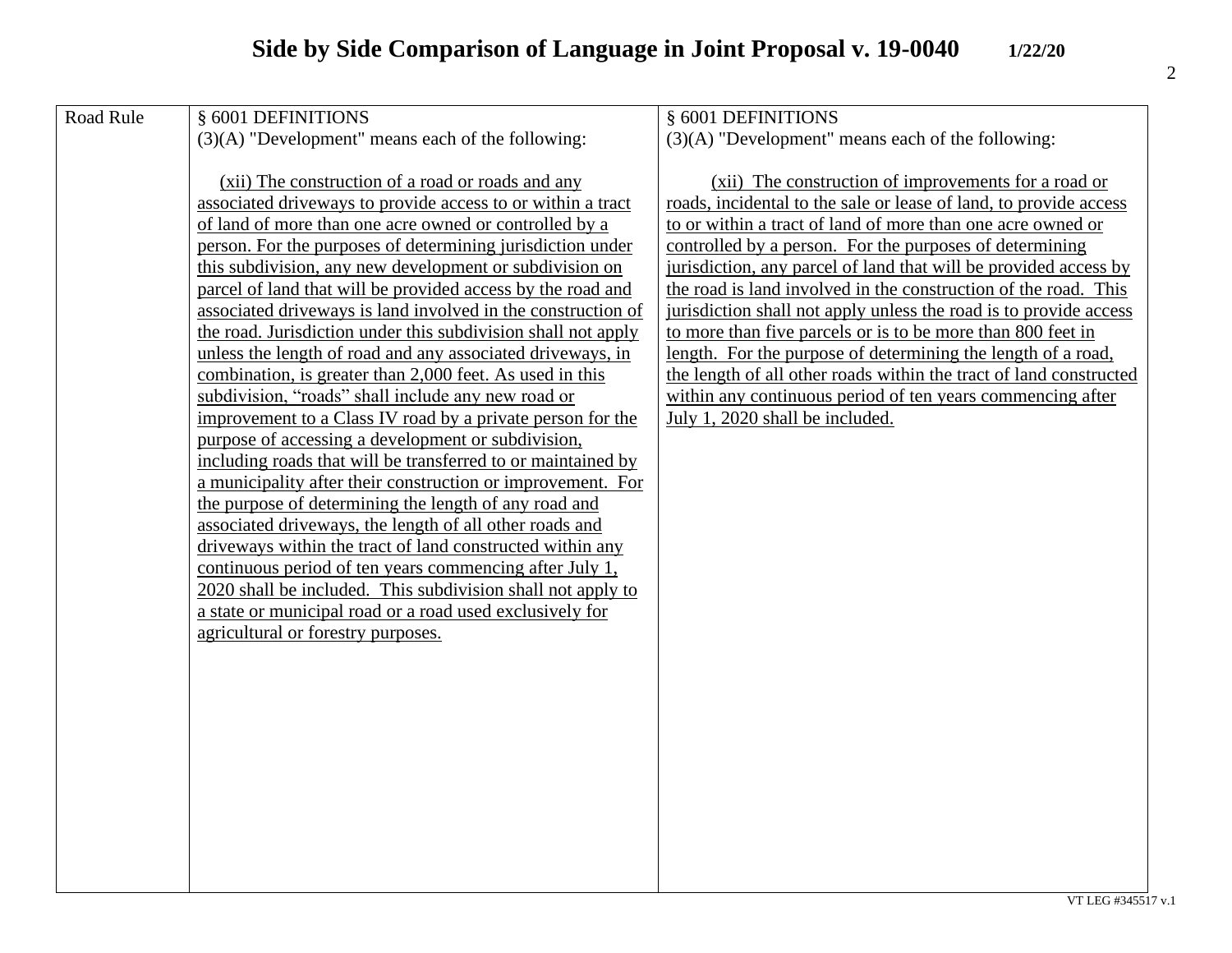## **Side by Side Comparison of Language in Joint Proposal v. 19-0040 1/22/20**

| Exemption of   | § 6001 DEFINITIONS                                               | N/A |
|----------------|------------------------------------------------------------------|-----|
| Certain        |                                                                  |     |
| Transportation | $(3)(A)$ "Development" means each of the following:              |     |
| Projects       |                                                                  |     |
|                | (II) land that was previously disturbed as the                   |     |
|                | result of construction of a transportation facility shall be     |     |
|                | excluded provided that the facility subject to this exclusion    |     |
|                | is a transportation facility, the project is funded in whole or  |     |
|                | in part by federal aid, and the project complies with the        |     |
|                | terms of the memorandum of understanding required by 19          |     |
|                | V.S.A. $\S$ 7(1). This exclusion shall not apply to the creation |     |
|                | of new or additional points of access to, or exit from, the      |     |
|                | interstate highway systems. For purposes of this                 |     |
|                | subdivision, "previously disturbed" land that has been           |     |
|                | changed by previous installation of transportation facilities    |     |
|                | including roads, railroads, runways, trails, sidewalks,          |     |
|                | ditching, drainage features, ledge removal, utility work,        |     |
|                | clear zones or other similar features associated with such       |     |
|                | facilities.                                                      |     |
|                |                                                                  |     |
|                |                                                                  |     |
|                |                                                                  |     |
|                |                                                                  |     |
|                |                                                                  |     |
|                |                                                                  |     |
|                |                                                                  |     |
|                |                                                                  |     |
|                |                                                                  |     |
|                |                                                                  |     |
|                |                                                                  |     |
|                |                                                                  |     |
|                |                                                                  |     |
|                |                                                                  |     |
|                |                                                                  |     |
|                |                                                                  |     |
|                |                                                                  |     |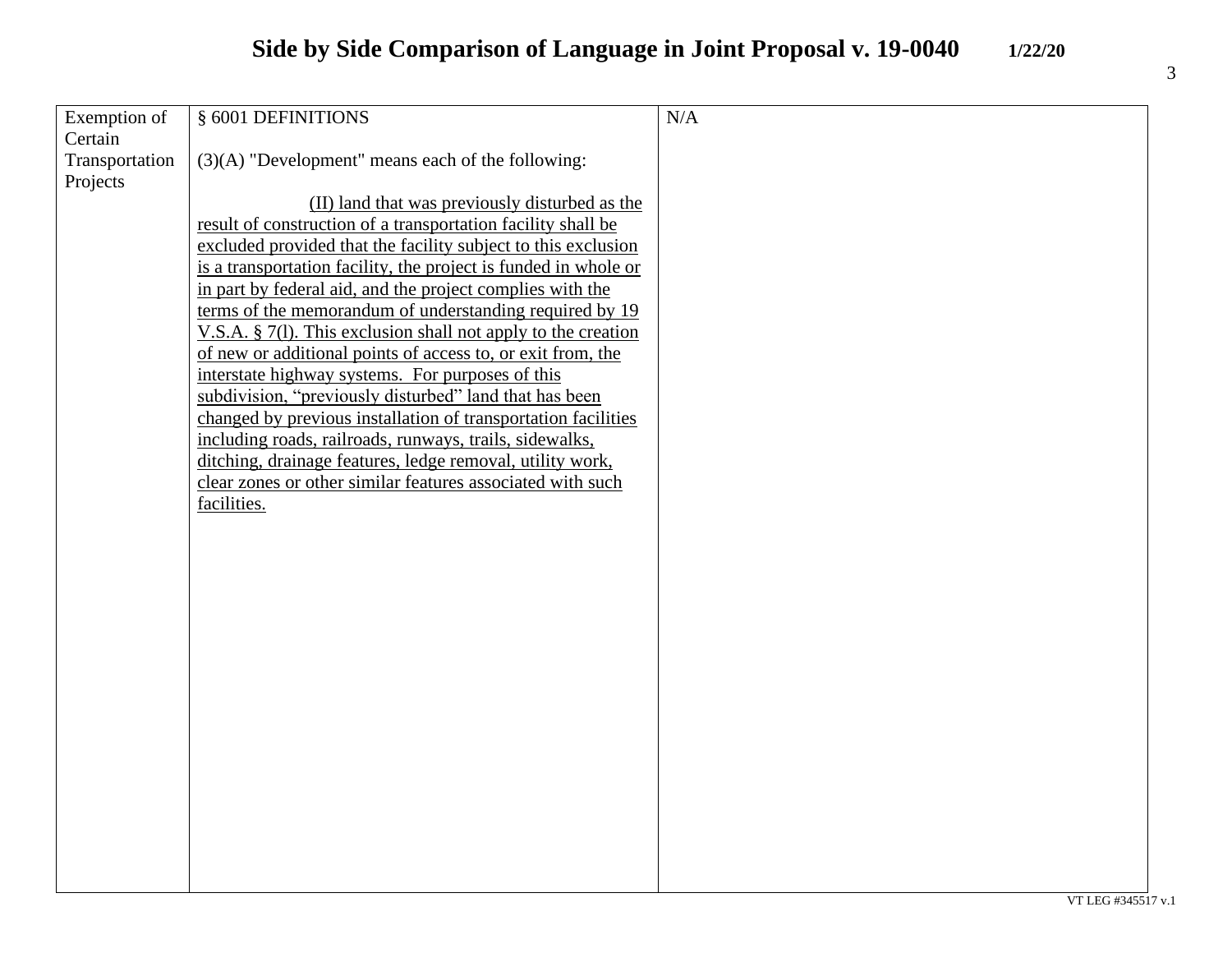## **Side by Side Comparison of Language in Joint Proposal v. 19-0040 1/22/20**

| Interstate   | § 6001 DEFINITIONS                                             | § 6001 DEFINITIONS                                                    |
|--------------|----------------------------------------------------------------|-----------------------------------------------------------------------|
| Interchanges | $(3)(A)$ "Development" means each of the following:            | (47) "Interchange area" means the land within a 3,000-                |
|              |                                                                | foot radius of an interstate interchange, except for land within      |
|              | (xiii) The construction of improvements for commercial         | an existing settlement. The radius shall be measured from the         |
|              | or industrial use within 2000 feet of a point of access to or  | midpoint of the interconnecting roadways within the                   |
|              | exit from the interstate highway system as measured from       | interchange.                                                          |
|              | the midpoint of the interconnecting roadways, unless a         |                                                                       |
|              | regional planning commission has determined, at the            | § 6086. ISSUANCE OF PERMIT; CONDITIONS AND                            |
|              | request of the municipality where the interchange is located   | <b>CRITERIA</b>                                                       |
|              | or any municipality with land in the 2,000ft radius, that      | (a) Criteria. Before granting a permit, the District                  |
|              | municipal ordinances or bylaws applicable to properties        | Commission shall find that the subdivision or development:            |
|              | around the interchange:                                        | (I) Interchange areas. A permit will be granted for a                 |
|              | (I) Ensure that planned development patterns will              | development or subdivision within an interchange area when it         |
|              | maintain the safety and function of the interchange area for   | is demonstrated that, in addition to all other applicable criteria,   |
|              | all road users, including non-motorized, for example, by       | the development or subdivision complies with the Vermont              |
|              | limiting curb cuts, and by sharing parking and access points   | <b>Interstate Interchange Planning and Design Guidelines</b>          |
|              | and parcels will be interconnected to adjoining parcels        | applicable to the category of land use as identified for that area    |
|              | wherever physically possible.                                  | in the regional plan. As used in this subdivision (I), "Vermont       |
|              | (II) Ensure that development will be undertaken in a           | Interstate Interchange Planning and Design Guidelines" refers         |
|              | way that preserves scenic characteristics both at and beyond   | to the guidelines by that name published by the Agency of             |
|              | the project site. This shall include a determination that site | Commerce and Community Development in 2004 or such                    |
|              | and building design fit the context of the area.               | update to those guidelines as the Commissioner of Housing             |
|              | (III) Ensure that development does not destroy or              | and Community Development may subsequently publish,                   |
|              | compromise necessary wildlife habitat or endangered            | provided that the update is at least as protective of existing        |
|              | species.                                                       | settlements, scenic beauty and aesthetics, farmland, and natural      |
|              | (IV) The uses allowed in the area will not impose a            | resources as the 2004 guidelines.                                     |
|              | burden on the financial capacity of a town or the state.       |                                                                       |
|              | (V) Allowed land uses must be of a type, scale, and            | § 6087. DENIAL OF APPLICATION                                         |
|              | design that complement rather than compete with uses that      | (b) A permit may not be denied solely for the reasons set             |
|              | exist in designated downtowns, village centers, growth         | forth in subdivisions $6086(a)(5)$ , $(6)$ , and $(7)$ of this title. |
|              | centers, or other regional growth areas. Principle retail      | However, reasonable Reasonable conditions and requirements            |
|              | should be discouraged or prohibited in highway interchange     | allowable in subsection $6086(c)$ of this title may be attached to    |
|              | areas.                                                         | alleviate the burdens created. However, a permit may be               |
|              | (VII) Development in this area may not establish or            | denied under subdivision $6086(a)(5)$ of this title if the permit is  |
|              | contribute to a pattern of strip development. Where strip      | for development in an interchange area that is not within an          |
|              | development already exists, development in this area must      | existing settlement.                                                  |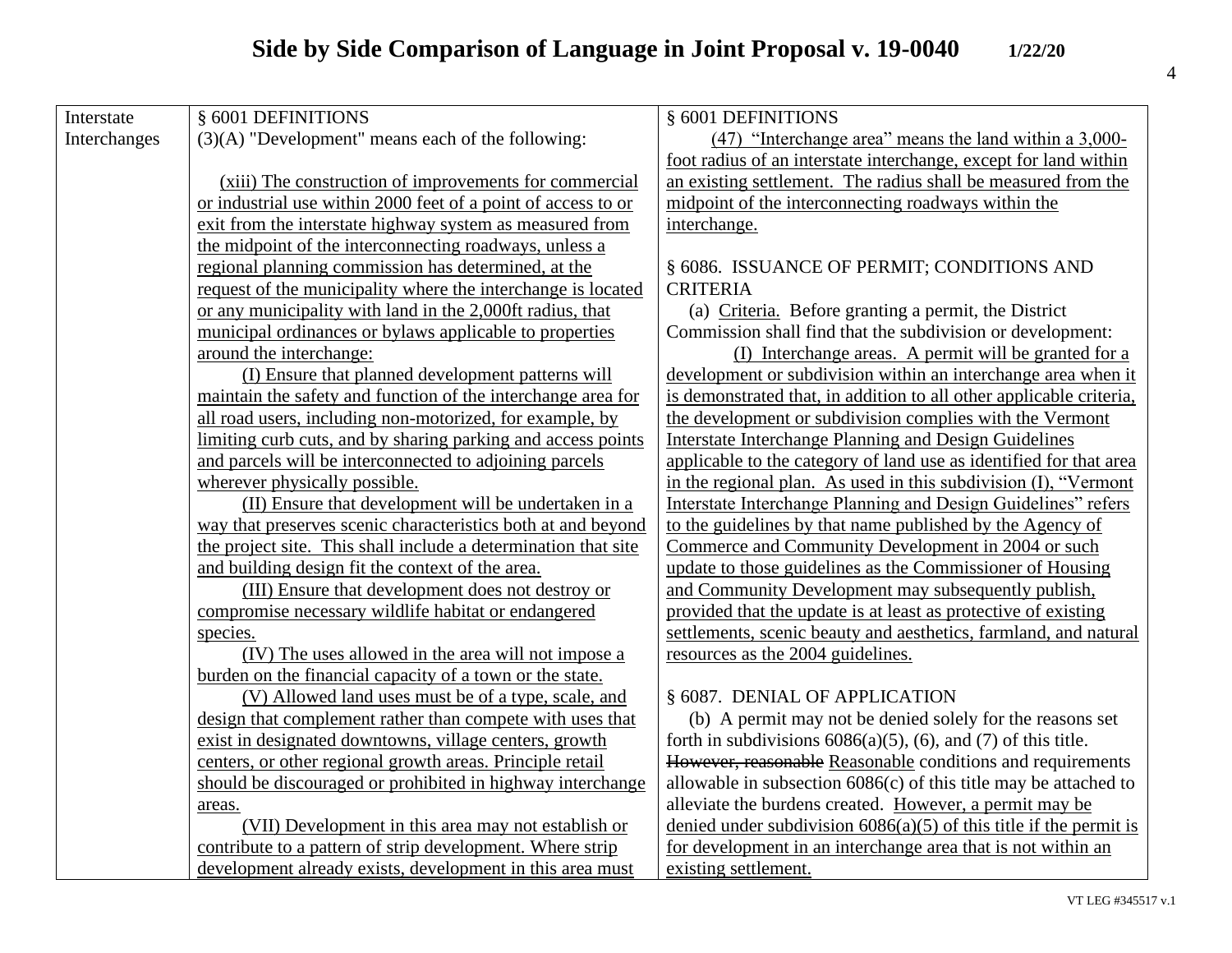| be infill that minimizes the characteristics of strip       |  |
|-------------------------------------------------------------|--|
| development.                                                |  |
| (VIII) Site design must use space efficiently by siting     |  |
| buildings close together, minimizing paved services,        |  |
| locating parking to the side and rear, and minimizing the   |  |
| use of one story buildings.                                 |  |
| (IX) The allowed uses, patterns of development, and         |  |
| aesthetics of development in these areas must conform with  |  |
| the regional plan.                                          |  |
| (X) The allowed uses, patterns of development, and          |  |
| aesthetics of development in these areas must be consistent |  |
| with the goals of $24$ V.S.A. $§4302$ .                     |  |
|                                                             |  |
|                                                             |  |
|                                                             |  |
|                                                             |  |
|                                                             |  |
|                                                             |  |
|                                                             |  |
|                                                             |  |
|                                                             |  |
|                                                             |  |
|                                                             |  |
|                                                             |  |
|                                                             |  |
|                                                             |  |
|                                                             |  |
|                                                             |  |
|                                                             |  |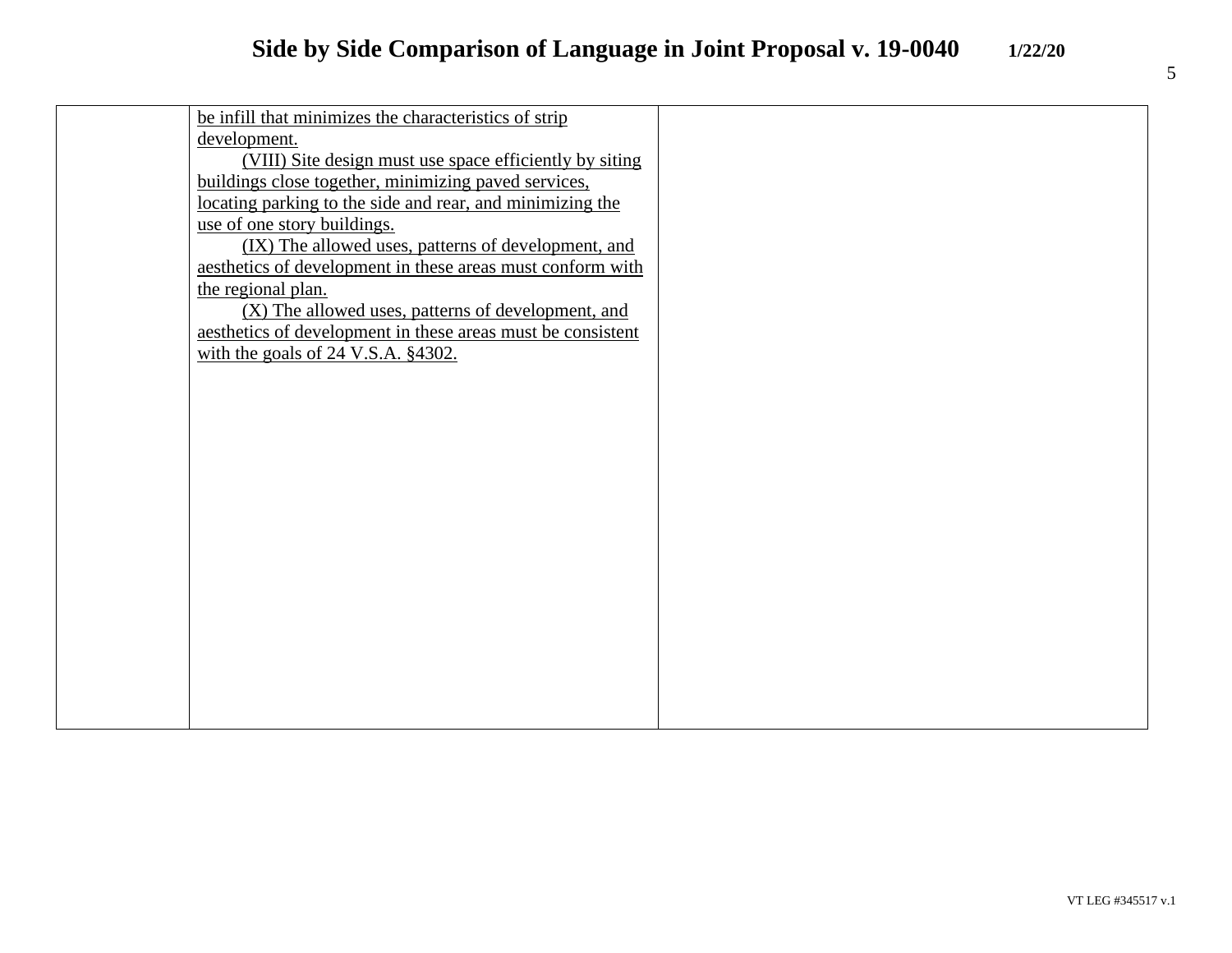## **Side by Side Comparison of Language in Joint Proposal v. 19-0040 1/22/20**

| Floodways | Same definitions as 19-0040                                                                                 | § 6001 DEFINITIONS                                                                                                     |
|-----------|-------------------------------------------------------------------------------------------------------------|------------------------------------------------------------------------------------------------------------------------|
|           |                                                                                                             | (6) "Floodway" means the channel of a watercourse                                                                      |
|           |                                                                                                             | which is expected to flood on an average of at least once every                                                        |
|           |                                                                                                             | 100 years and the adjacent land areas which are required to                                                            |
|           |                                                                                                             | carry and discharge the flood of the watercourse, as                                                                   |
|           |                                                                                                             | determined by the Secretary of Natural Resources with full                                                             |
|           |                                                                                                             | consideration given to upstream impoundments and flood                                                                 |
|           |                                                                                                             | control projects. "Flood hazard area" has the same meaning as                                                          |
|           |                                                                                                             | under section 752 of this title.                                                                                       |
|           |                                                                                                             | (7) "Floodway fringe" means an area which is outside a                                                                 |
|           |                                                                                                             | floodway and is flooded with an average frequency of once or                                                           |
|           |                                                                                                             | more in each 100 years as determined by the Secretary of                                                               |
|           |                                                                                                             | Natural Resources with full consideration given to upstream                                                            |
|           |                                                                                                             | impoundments and flood control projects. "River corridor" has                                                          |
|           |                                                                                                             | the same meaning as under section 752 of this title.                                                                   |
|           |                                                                                                             |                                                                                                                        |
|           | § 6086. ISSUANCE OF PERMIT; CONDITIONS AND                                                                  | § 6086. ISSUANCE OF PERMIT; CONDITIONS AND                                                                             |
|           | <b>CRITERIA</b>                                                                                             | <b>CRITERIA</b>                                                                                                        |
|           |                                                                                                             |                                                                                                                        |
|           | Criterion 1                                                                                                 | New Criterion 2                                                                                                        |
|           | (D) FloodwaysFlood hazard areas; river corridors.                                                           | (D) FloodwaysFlood hazard areas; river corridors. A                                                                    |
|           | A permit will be granted whenever it is demonstrated by the                                                 | permit will be granted whenever it is demonstrated by the                                                              |
|           | applicant that, in addition to all other applicable criteria:                                               | applicant that, in addition to all other applicable criteria:                                                          |
|           | $(i)$ the development or subdivision of lands<br>within a floodway flood hazard area or river corridor will | (i) the development or subdivision of lands within<br>a floodway flood hazard area or river corridor will not restrict |
|           | not restrict or divert the flow of flood waters, cause or                                                   | or divert the flow of flood waters, cause or contribute to fluvial                                                     |
|           | contribute to fluvial erosion, and will not endanger the                                                    | erosion, and endanger the health, safety and welfare of the                                                            |
|           | health, safety and welfare of the public or of riparian                                                     | public or of riparian owners during flooding; and                                                                      |
|           | owners during flooding; and                                                                                 | (ii) the development or subdivision of lands within                                                                    |
|           | (ii) the development or subdivision of lands                                                                | a floodway fringe will not significantly increase the peak                                                             |
|           | within a floodway fringe will not significantly increase the                                                | discharge of the river or stream within or downstream from the                                                         |
|           | peak discharge of the river or stream within or downstream                                                  | area of development and endanger the health, safety, or                                                                |
|           | from the area of development and endanger the health,                                                       | welfare of the public or riparian owners during flooding.                                                              |
|           | safety, or welfare of the public or riparian owners during                                                  |                                                                                                                        |
|           | flooding.                                                                                                   |                                                                                                                        |
|           |                                                                                                             |                                                                                                                        |
|           |                                                                                                             |                                                                                                                        |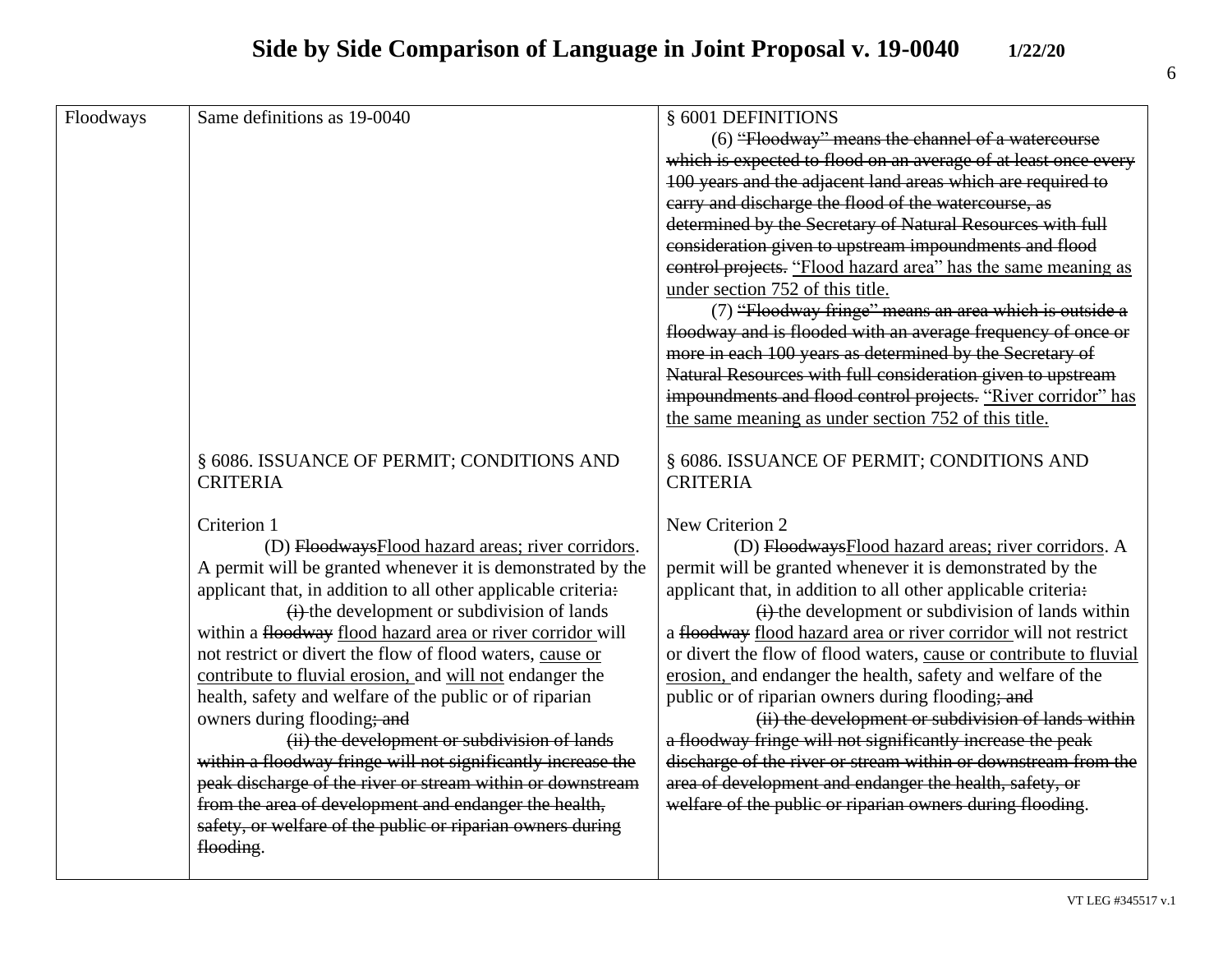| Rivers       | § 754. FLOOD HAZARD AREA RULES; USES EXEMPT                     |                                                                  |
|--------------|-----------------------------------------------------------------|------------------------------------------------------------------|
| Program      | FROM MUNICIPAL REGULATION                                       |                                                                  |
|              | (2) On or before November 1, 2022, the Secretary                |                                                                  |
|              | shall adopt rules pursuant to 3 V.S.A. chapter 25 that          |                                                                  |
|              | designate highest priority river corridors and establish        |                                                                  |
|              | requirements for the issuance and enforcement of permits        |                                                                  |
|              | applicable to uses located in highest priority river corridors. |                                                                  |
|              | Highest priority river corridors are those that provide         |                                                                  |
|              | critical floodwater storage or are highly vulnerable to flood   |                                                                  |
|              | related erosion.                                                |                                                                  |
|              | * * *                                                           |                                                                  |
|              | (B) Beginning November 1, 2021, a person shall                  |                                                                  |
|              | not commence construction of a development or subdivision       |                                                                  |
|              | that is subject to a permit under 10 V.S.A. chapter 151         |                                                                  |
|              | without a permit issued pursuant under the rules required       |                                                                  |
|              | under subsection (a) of this section by the Secretary or by a   |                                                                  |
|              | State agency delegated permitting authority under               |                                                                  |
|              | subsection $(g)$ of this section;                               |                                                                  |
|              | (C) Beginning November 1, 2023, a person shall                  |                                                                  |
|              | not commence or conduct a use that is located in a highest      |                                                                  |
|              | priority river corridor without a permit issued pursuant        |                                                                  |
|              | under the rules required under subsection (a) of this section   |                                                                  |
|              | by the Secretary or by a State agency delegated permitting      |                                                                  |
|              | authority under subsection $(g)$ of this section.               |                                                                  |
|              |                                                                 |                                                                  |
|              |                                                                 |                                                                  |
| Criterion 5- | Same as 19-0040                                                 | § 6086. ISSUANCE OF PERMIT; CONDITIONS AND                       |
| Traffic      |                                                                 | <b>CRITERIA</b>                                                  |
|              |                                                                 | $(5)(A)$ Transportation. Will not cause unreasonable             |
|              |                                                                 | congestion or unsafe conditions with respect to use of the       |
|              |                                                                 | highways,; waterways,; railways,; airports and airways,;         |
|              |                                                                 | bicycle, pedestrian, and other transit infrastructure; and other |
|              |                                                                 | means of transportation existing or proposed.                    |
|              |                                                                 | (B) As appropriate, will Will incorporate                        |
|              |                                                                 | transportation demand management strategies and provide safe     |
|              |                                                                 | use, access, and connections to adjacent lands and facilities    |

VT LEG #345517 v.1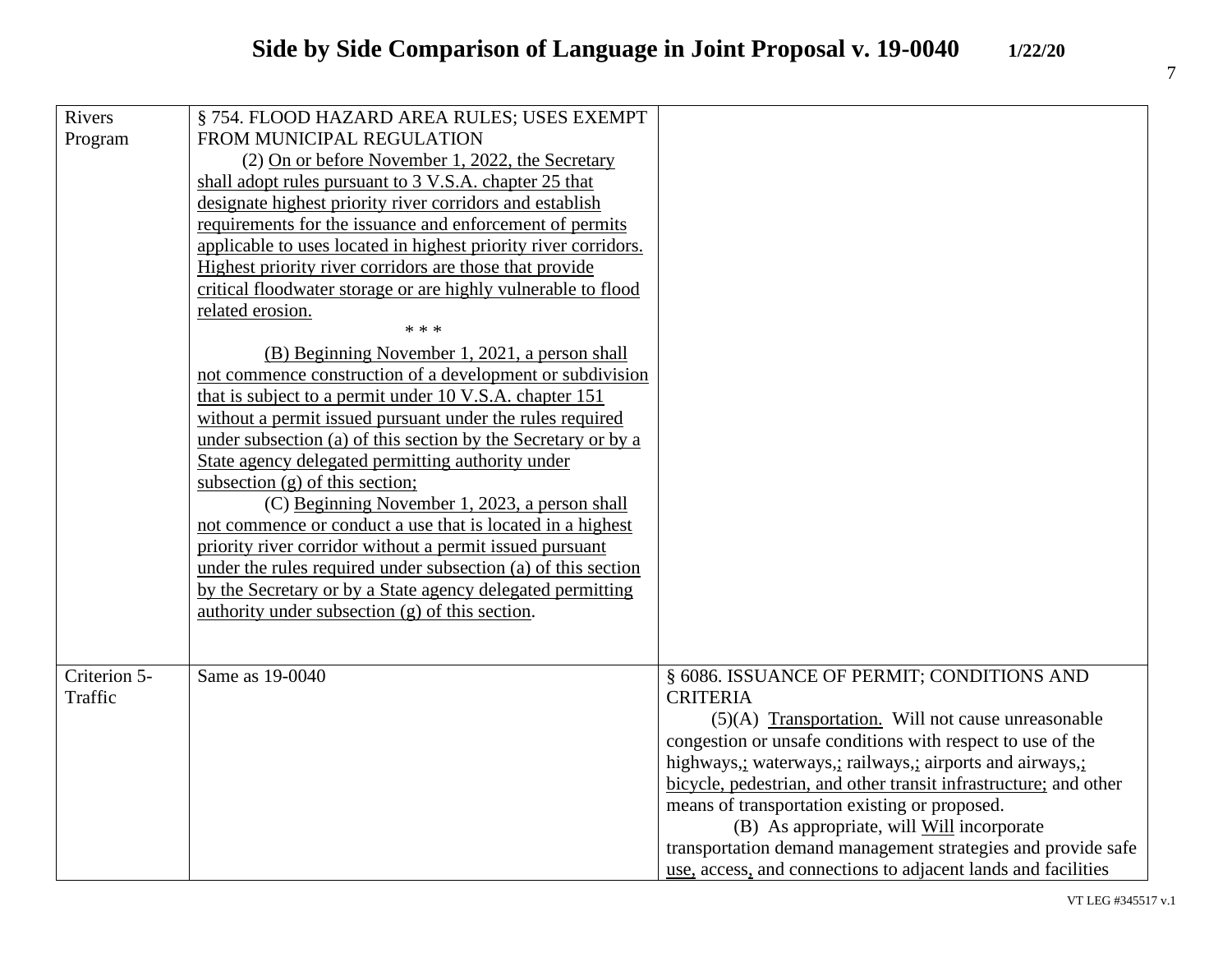|                             |                                                                                                                                                                                                                                                                                                                                                                                                                                                                                                                                                                                                                                                            | and to existing and planned pedestrian, bicycle, and transit<br>networks and services. In determining appropriateness under<br>this subdivision (B) However, the District Commission shall<br>consider whether may decline to require such a strategy,<br>access, or connection constitutes a measure if it finds that a<br>reasonable person would take not undertake the measure given<br>the type, scale, and transportation impacts of the proposed<br>development or subdivision. |
|-----------------------------|------------------------------------------------------------------------------------------------------------------------------------------------------------------------------------------------------------------------------------------------------------------------------------------------------------------------------------------------------------------------------------------------------------------------------------------------------------------------------------------------------------------------------------------------------------------------------------------------------------------------------------------------------------|----------------------------------------------------------------------------------------------------------------------------------------------------------------------------------------------------------------------------------------------------------------------------------------------------------------------------------------------------------------------------------------------------------------------------------------------------------------------------------------|
| Municipal                   | § 6086. ISSUANCE OF PERMIT; CONDITIONS AND                                                                                                                                                                                                                                                                                                                                                                                                                                                                                                                                                                                                                 | N/A                                                                                                                                                                                                                                                                                                                                                                                                                                                                                    |
| Impacts                     | <b>CRITERIA</b>                                                                                                                                                                                                                                                                                                                                                                                                                                                                                                                                                                                                                                            |                                                                                                                                                                                                                                                                                                                                                                                                                                                                                        |
|                             | (6) Will not cause an unreasonable burden on the<br>ability of a municipality to provide educational services. If<br>a municipality fails to respond to a request by the Board<br>within 90 days as to the impacts, they will be presumed not<br>to have an unreasonable burden on educational services.<br>(7) Will not place an unreasonable burden on the<br>ability of the local governments to provide municipal or<br>governmental services. If a municipality fails to respond to<br>a request by the Board within 90 days as to the impacts,<br>they will be presumed not to have an unreasonable burden<br>on municipal or governmental services. |                                                                                                                                                                                                                                                                                                                                                                                                                                                                                        |
| <b>Forest Blocks</b><br>and | Same definitions for Connecting habitat and Forest Block                                                                                                                                                                                                                                                                                                                                                                                                                                                                                                                                                                                                   | § 6001 DEFINITIONS<br>(38) "Connecting habitat" refers to land or water, or both,                                                                                                                                                                                                                                                                                                                                                                                                      |
| Connecting                  |                                                                                                                                                                                                                                                                                                                                                                                                                                                                                                                                                                                                                                                            | that links patches of habitat within a landscape, allowing the                                                                                                                                                                                                                                                                                                                                                                                                                         |
| Habitat                     |                                                                                                                                                                                                                                                                                                                                                                                                                                                                                                                                                                                                                                                            | movement, migration, and dispersal of wildlife and plants and                                                                                                                                                                                                                                                                                                                                                                                                                          |
|                             |                                                                                                                                                                                                                                                                                                                                                                                                                                                                                                                                                                                                                                                            | the functioning of ecological processes. A connecting habitat                                                                                                                                                                                                                                                                                                                                                                                                                          |
|                             |                                                                                                                                                                                                                                                                                                                                                                                                                                                                                                                                                                                                                                                            | may include recreational trails and improvements constructed                                                                                                                                                                                                                                                                                                                                                                                                                           |
|                             |                                                                                                                                                                                                                                                                                                                                                                                                                                                                                                                                                                                                                                                            | for farming, logging, or forestry purposes.                                                                                                                                                                                                                                                                                                                                                                                                                                            |
|                             |                                                                                                                                                                                                                                                                                                                                                                                                                                                                                                                                                                                                                                                            | (39) "Forest block" means a contiguous area of forest in                                                                                                                                                                                                                                                                                                                                                                                                                               |
|                             |                                                                                                                                                                                                                                                                                                                                                                                                                                                                                                                                                                                                                                                            | any stage of succession and not currently developed for<br>nonforest use. A forest block may include recreational trails,                                                                                                                                                                                                                                                                                                                                                              |
|                             |                                                                                                                                                                                                                                                                                                                                                                                                                                                                                                                                                                                                                                                            |                                                                                                                                                                                                                                                                                                                                                                                                                                                                                        |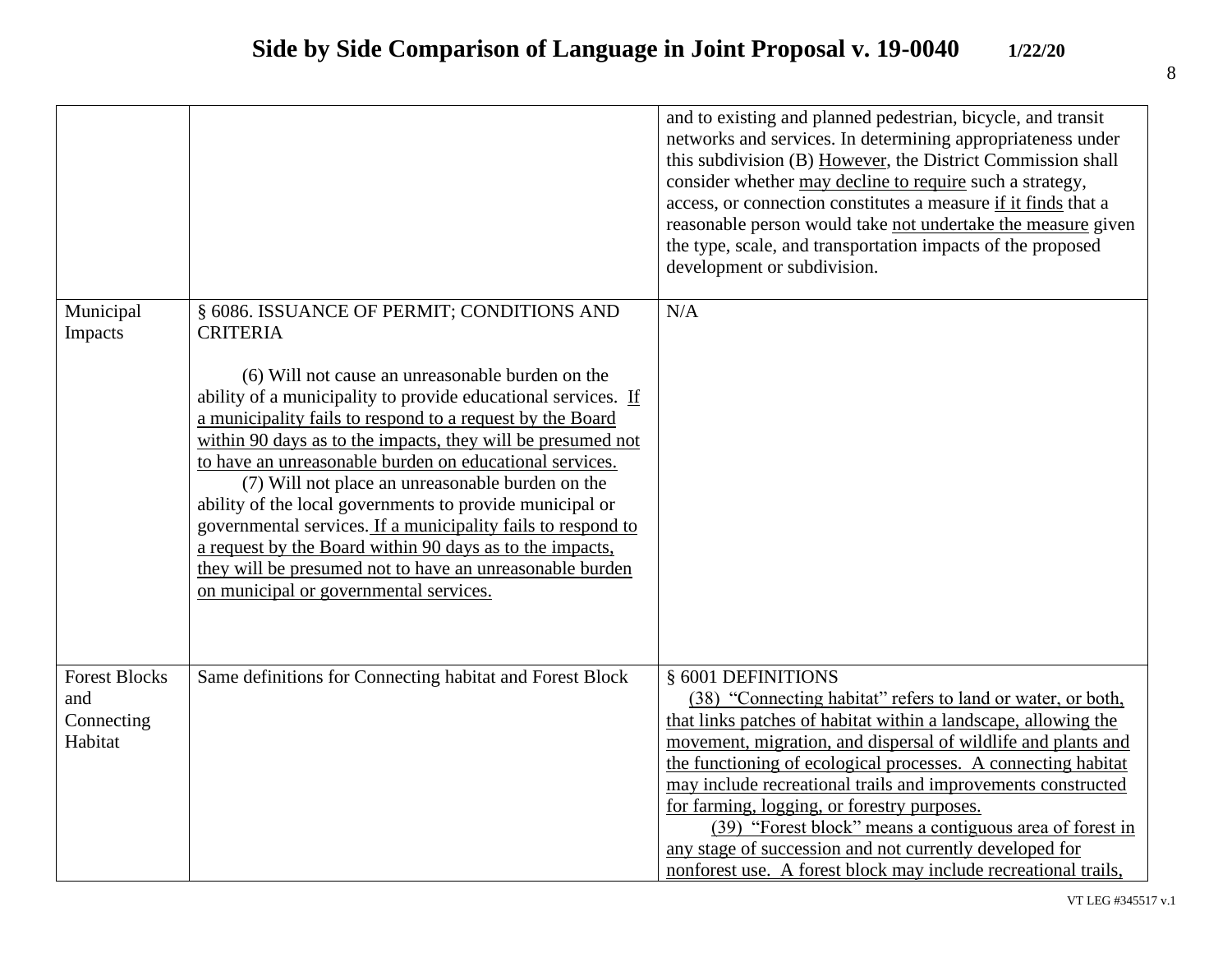|                                                               | wetlands, or other natural features that do not themselves       |
|---------------------------------------------------------------|------------------------------------------------------------------|
|                                                               | possess tree cover and improvements constructed for farming,     |
|                                                               | logging, or forestry purposes.                                   |
|                                                               | (40) "Fragmentation" means the division or conversion            |
|                                                               | of a forest block or connecting habitat by the separation of a   |
|                                                               | parcel into two or more parcels; the construction, conversion,   |
|                                                               | relocation, or enlargement of any building or other structure,   |
|                                                               | or of any mining, excavation, or landfill; and any change in the |
|                                                               | use of any building or other structure, or land, or extension of |
|                                                               | use of land. However, fragmentation does not include the         |
|                                                               | division or conversion of a forest block or connecting habitat   |
|                                                               | by a recreational trail or by improvements constructed for       |
|                                                               | farming, logging, or forestry purposes below the elevation of    |
|                                                               | 2,500 feet.                                                      |
|                                                               | (41) "Habitat" means the physical and biological                 |
|                                                               | environment in which a particular species of plant or wildlife   |
|                                                               | lives.                                                           |
|                                                               |                                                                  |
|                                                               |                                                                  |
| § 6086. ISSUANCE OF PERMIT; CONDITIONS AND                    | § 6086. ISSUANCE OF PERMIT; CONDITIONS AND                       |
| <b>CRITERIA</b>                                               | <b>CRITERIA</b>                                                  |
| (8) Ecosystem protection; scenic beauty; historic sites.      | (8) Ecosystem protection; scenic beauty; historic sites.         |
| (A) Will not have an undue adverse effect on the              | Will not have an undue adverse effect on the scenic or natural   |
| scenic or natural beauty of the area, aesthetics, or historic | beauty of the area, aesthetics, historic sites, or rare and      |
| sites; or rare and irreplaceable natural areas.               | irreplaceable natural areas.                                     |
| $(B)(A)$ Necessary wildlife habitat and endangered            | (A) Necessary wildlife habitat and endangered                    |
| species. A permit will not be granted unless if it is         | species. A permit will not be granted if unless it is            |
| demonstrated by any party opposing the applicant that a       | demonstrated by any party opposing the applicant that a          |
| development or subdivision will not destroy or significantly  | development or subdivision will not destroy or significantly     |
| imperil necessary wildlife habitat or any endangered          | imperil necessary wildlife habitat or any endangered species;    |
| species; and or, if such destruction or imperilment will      | and or, if such destruction or imperilment will occur:           |
| occur:                                                        | (i) the economic, social, cultural, recreational, or             |
| (i) the economic, social, cultural, recreational,             | other benefit to the public from the development or              |
| or other benefit to the public from the development or        | subdivision will not outweigh the economic, environmental, or    |
| subdivision will not outweigh the economic, environmental,    | recreational loss to the public from the destruction or          |
|                                                               | imperilment of the habitat or species; or                        |
|                                                               |                                                                  |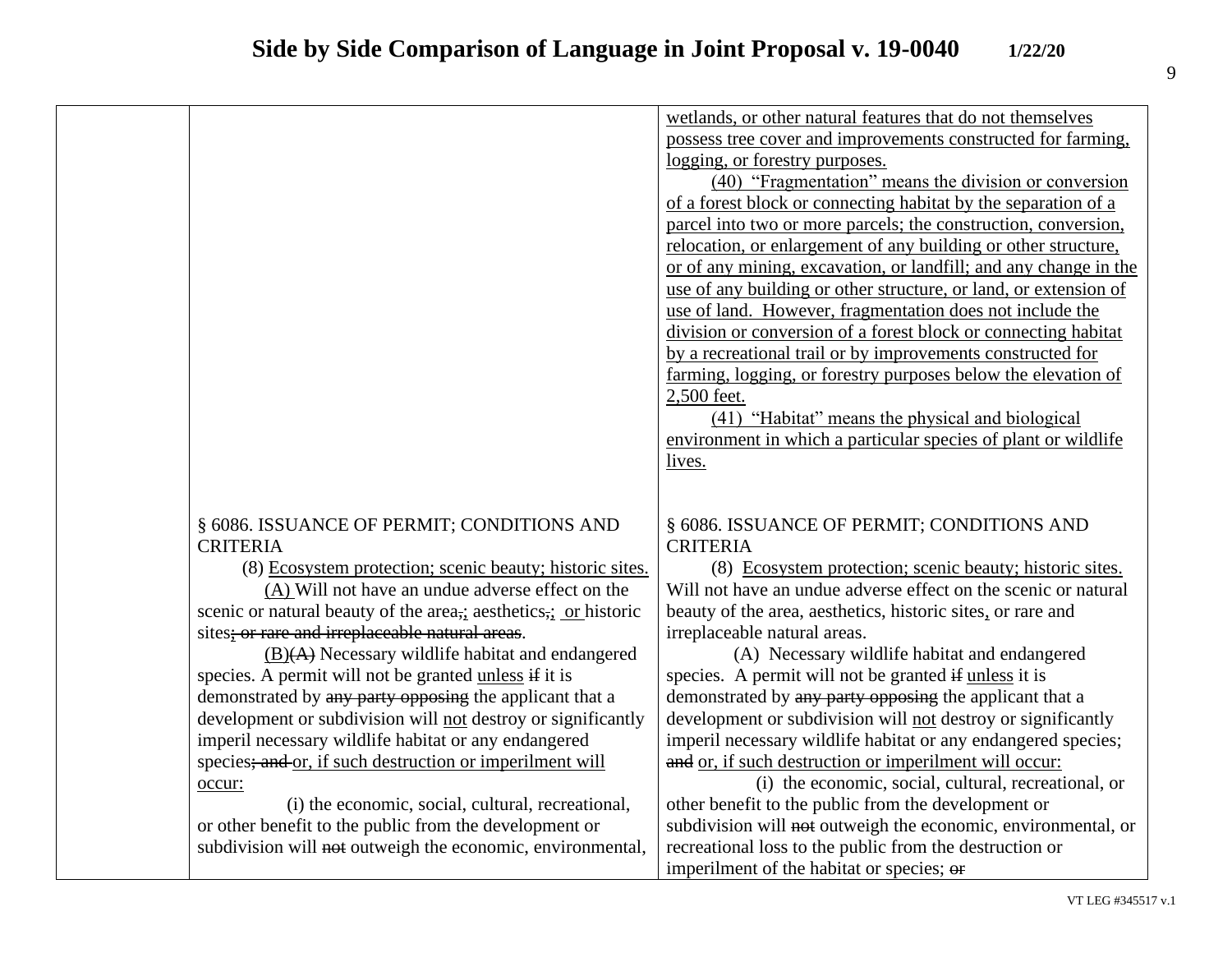| or recreational loss to the public from the destruction or   | (ii) all feasible and reasonable means of                        |
|--------------------------------------------------------------|------------------------------------------------------------------|
| imperilment of the habitat or species; or                    | preventing or lessening the destruction, diminution, or          |
| (ii) all feasible and reasonable means of                    | imperilment of the habitat or species have not been or will not  |
| preventing or lessening the destruction, diminution, or      | continue to be applied; or                                       |
| imperilment of the habitat or species have not been or will  | (iii) a reasonably acceptable alternative site is not            |
| not continue to be applied; or                               | owned or controlled by the applicant which that would allow      |
| (iii) a reasonably acceptable alternative site is            | the development or subdivision to fulfill its intended purpose.  |
| not owned or controlled by the applicant that which would    | (B) Forest blocks.                                               |
| allow the development or subdivision to fulfill its intended | (i) A permit will not be granted for a development or            |
| purpose.                                                     | subdivision within or partially within a forest block unless the |
| (C) Will not result in an undue adverse impact on            | applicant demonstrates that:                                     |
| forest blocks, connecting habitat, or rare and irreplaceable | (I) the development or subdivision will avoid                    |
| natural areas. If a project as proposed would result in an   | fragmentation of the forest block through the design of the      |
| undue adverse impact a permit may only be granted if         | project or the location of project improvements, or both; or     |
| effects are avoided, minimized, and mitigated in accordance  | (II) it is not feasible to avoid fragmentation of the forest     |
| with rules adopted by the Board.                             | block and the design of the development or subdivision           |
|                                                              | minimizes fragmentation of the forest block.                     |
|                                                              | (ii) Methods for avoiding or minimizing the                      |
|                                                              | fragmentation of a forest block may include:                     |
|                                                              | (I) Locating buildings and other improvements and                |
|                                                              | operating the project in a manner that avoids or minimizes       |
|                                                              | incursion into and disturbance of the forest block, including    |
|                                                              | clustering of buildings and associated improvements.             |
|                                                              | (II) Designing roads, driveways, and utilities that serve        |
|                                                              | the development or subdivision to avoid or minimize              |
|                                                              | fragmentation of the forest block. Such design may be            |
|                                                              | accomplished by following or sharing existing features on the    |
|                                                              | land such as roads, tree lines, stonewalls, and fence lines.     |
|                                                              | (C) Connecting habitat.                                          |
|                                                              | (i) A permit will not be granted for a development or            |
|                                                              | subdivision unless the applicant demonstrates that:              |
|                                                              | (I) the development or subdivision will avoid                    |
|                                                              | fragmentation of a connecting habitat through the design of the  |
|                                                              | project or the location of project improvements, or both; or     |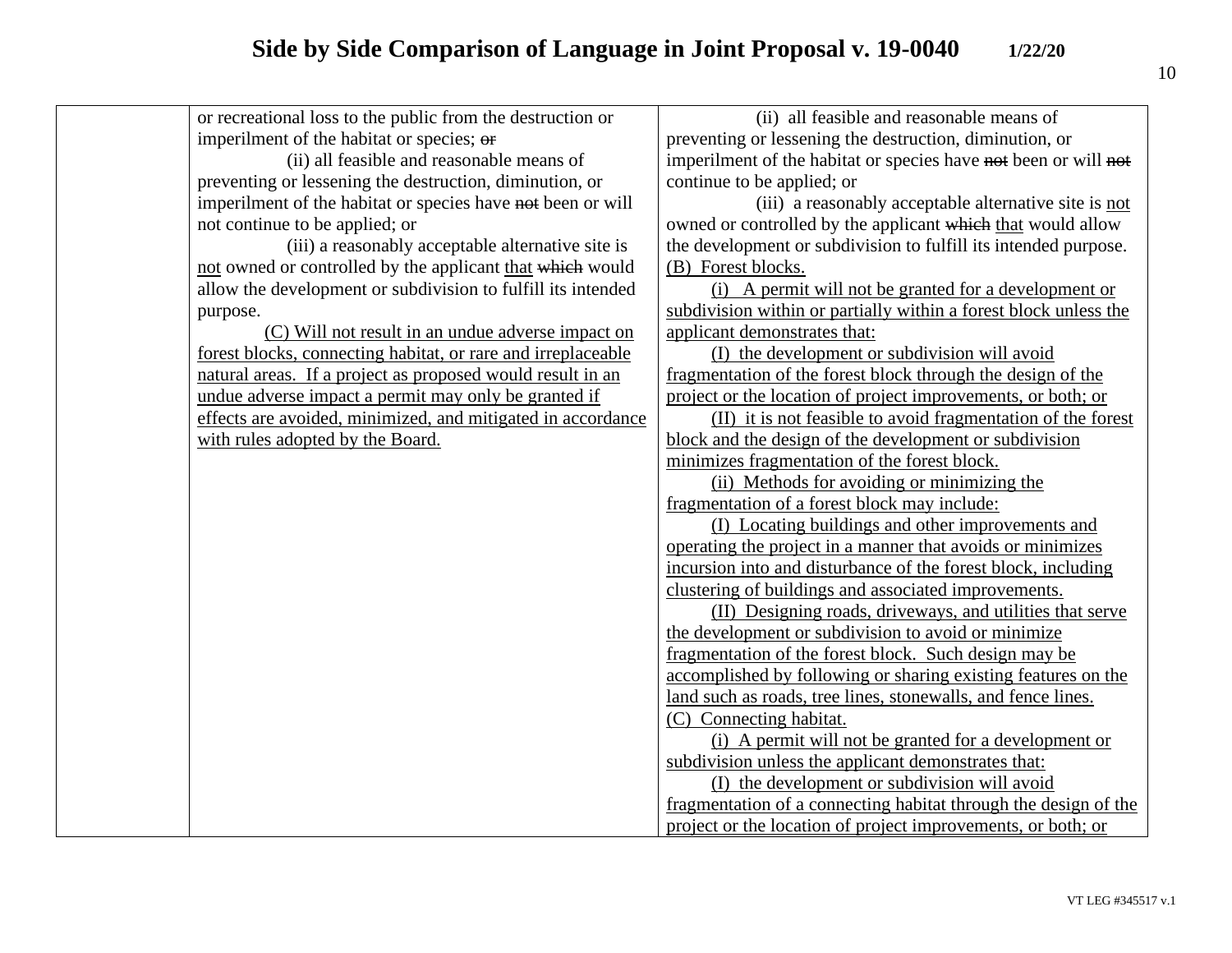|                  |                                                                 | (II) it is not feasible to avoid fragmentation of the              |
|------------------|-----------------------------------------------------------------|--------------------------------------------------------------------|
|                  |                                                                 | connecting habitat and the design of the development or            |
|                  |                                                                 | subdivision minimizes fragmentation of the connector.              |
|                  |                                                                 | (ii) Methods for avoiding or minimizing the                        |
|                  |                                                                 | fragmentation of a connecting habitat may include:                 |
|                  |                                                                 | (I) locating buildings and other improvements at the               |
|                  |                                                                 | farthest feasible location from the center of the connector;       |
|                  |                                                                 | (II) designing the location of buildings and other                 |
|                  |                                                                 | improvements to leave the greatest contiguous portion of the       |
|                  |                                                                 | area undisturbed in order to facilitate wildlife travel through    |
|                  |                                                                 | the connector; or                                                  |
|                  |                                                                 | (III) when there is no feasible site for construction of           |
|                  |                                                                 | buildings and other improvements outside the connector,            |
|                  |                                                                 | designing the buildings and improvements to facilitate the         |
|                  |                                                                 |                                                                    |
|                  |                                                                 | continued viability of the connector for use by wildlife.          |
|                  | § 6086. ISSUANCE OF PERMIT; CONDITIONS AND                      | § 6086. ISSUANCE OF PERMIT; CONDITIONS AND                         |
| Criterion $9(K)$ | <b>CRITERIA</b>                                                 | <b>CRITERIA</b>                                                    |
|                  |                                                                 |                                                                    |
|                  | (K) Development affecting public investments. A                 | (K) Development affecting public investments. A                    |
|                  | permit will be granted for the development or subdivision of    | permit will be granted for the development or subdivision of       |
|                  | lands adjacent to governmental and public utility facilities,   | lands adjacent to governmental and public utility facilities,      |
|                  | services, and lands, including highways, airports, waste        | services, and lands, including highways, airports, waste           |
|                  | disposal facilities, office and maintenance buildings, fire     | disposal facilities, office and maintenance buildings, fire and    |
|                  | and police stations, universities, schools, hospitals, prisons, | police stations, universities, schools, hospitals, prisons, jails, |
|                  | jails, electric generating and transmission facilities, oil and | electric generating and transmission facilities, oil and gas pipe  |
|                  | gas pipe lines, parks, hiking trails, and forest and game       | lines, parks, hiking trails, and forest, and game lands, lands     |
|                  | lands, lands conserved under chapter 155 of this title, and     | conserved under chapter 155 of this title, and facilities or lands |
|                  | facilities or lands receiving benefits through the Vermont      | receiving benefits through the Vermont Housing and                 |
|                  | Housing Conservation Board under chapter 15 of this title,      | Conservation Board under chapter 15 of this title, the State       |
|                  | when it is demonstrated that, in addition to all other          | Designation Program under 24 V.S.A. chapter 76A, or the            |
|                  | applicable criteria, the development or subdivision will not    | Vermont Downtown and Village Center Tax Credit Program             |
|                  | unnecessarily or unreasonably endanger the public or quasi-     | under 32 V.S.A. chapter 151, subchapter 11J, when it is            |
|                  | public investment in the facility, service, or lands, or        | demonstrated that, in addition to all other applicable criteria,   |
|                  | materially jeopardize or interfere with the function,           | the development or subdivision will not unnecessarily or           |
|                  | efficiency, or safety of, or the public's use or enjoyment of   | unreasonably endanger the public or quasi-public investment        |
|                  | or access to the facility, service, or lands.                   | in the facility, service, or lands, or materially jeopardize or    |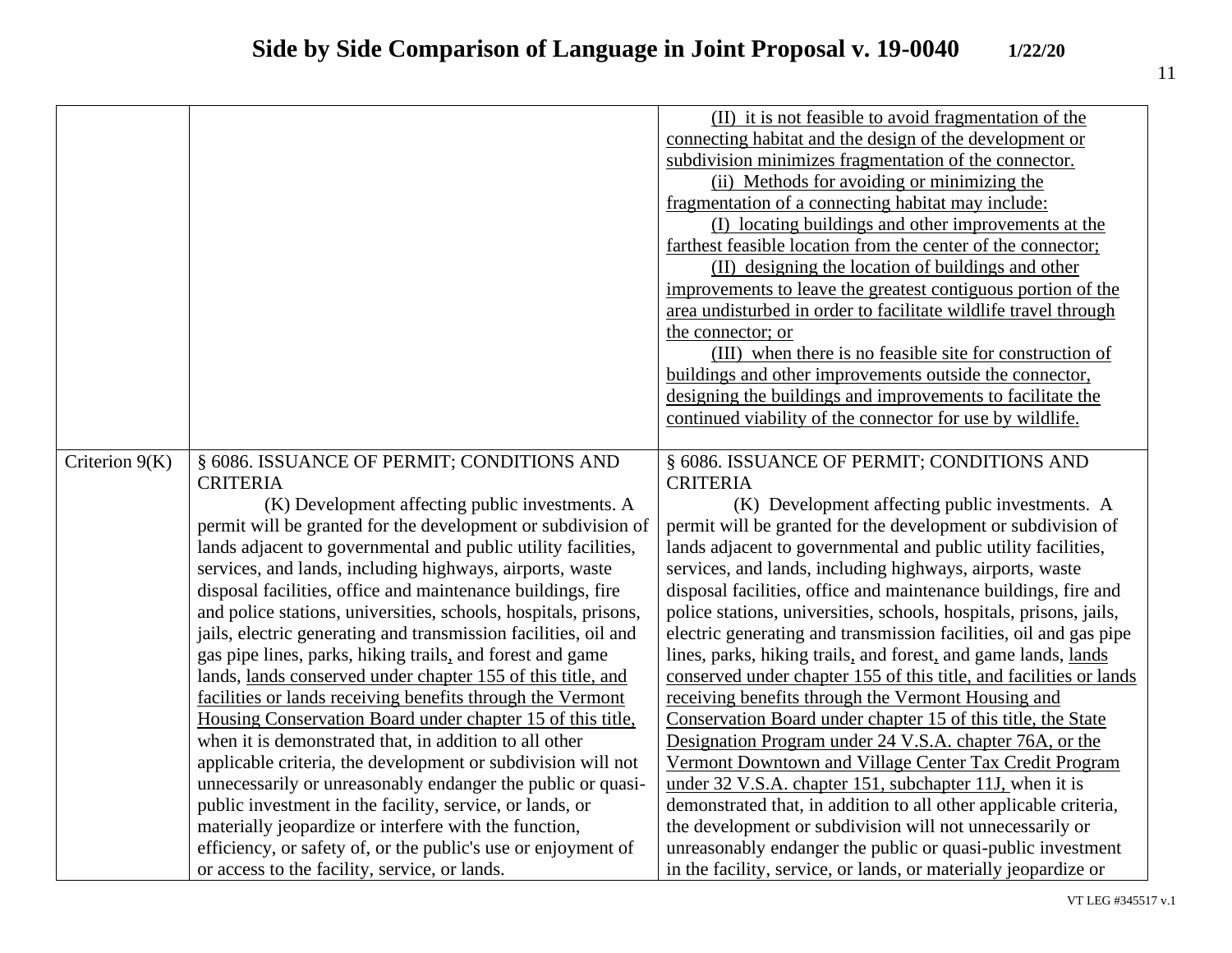|                               |                                                                                                                                                                                                                                                                                                                                                                                                                                                                                                                                                                                                                                                                                                                                                                                | interfere with the function, efficiency, or safety of, or the<br>public's use or enjoyment of or access to the facility, service,<br>or lands.                                                                                                                                                                                                                                                                                                                                                                                                                                                                                                                                                                                                                                                                                                                  |
|-------------------------------|--------------------------------------------------------------------------------------------------------------------------------------------------------------------------------------------------------------------------------------------------------------------------------------------------------------------------------------------------------------------------------------------------------------------------------------------------------------------------------------------------------------------------------------------------------------------------------------------------------------------------------------------------------------------------------------------------------------------------------------------------------------------------------|-----------------------------------------------------------------------------------------------------------------------------------------------------------------------------------------------------------------------------------------------------------------------------------------------------------------------------------------------------------------------------------------------------------------------------------------------------------------------------------------------------------------------------------------------------------------------------------------------------------------------------------------------------------------------------------------------------------------------------------------------------------------------------------------------------------------------------------------------------------------|
| Criterion 9(F)                | (F) Energy conservation. A permit will be granted<br>when it has been demonstrated by the applicant that, in<br>addition to all other applicable criteria, the planning and<br>design of the subdivision or development reflect the<br>principles of energy conservation, including reduction of<br>greenhouse gas emissions from the use of energy, and<br>incorporate the best available technology for efficient use or<br>recovery of energy. An applicant seeking an affirmative<br>finding under this criterion shall provide evidence that the<br>subdivision or development complies with the applicable<br>building energy standards under 30 V.S.A. § 51 or 53.<br>including the stretch code for residential buildings adopted<br>pursuant to 30 V.S.A. $\S51(d)$ . | (F) Energy conservation and efficiency. A permit<br>will be granted when it has been demonstrated by the applicant<br>that, in addition to all other applicable criteria, the planning<br>and design of the subdivision or development reflect the<br>principles of energy conservation and energy efficiency,<br>including reduction of greenhouse gas emissions from the use<br>of energy, and incorporate the best available technology for<br>efficient use or recovery of energy. An applicant seeking an<br>affirmative finding under this criterion shall provide evidence,<br>by certification and established through inspection, that the<br>subdivision or development complies with the applicable<br>building energy standards and stretch codes under 30 V.S.A. §<br>51 or 53. The Board shall adopt rules establishing an<br>inspection process. |
| Climate<br>Change<br>Criteria | § 6086. ISSUANCE OF PERMIT; CONDITIONS AND<br><b>CRITERIA</b>                                                                                                                                                                                                                                                                                                                                                                                                                                                                                                                                                                                                                                                                                                                  | § 6086. ISSUANCE OF PERMIT; CONDITIONS AND<br><b>CRITERIA</b>                                                                                                                                                                                                                                                                                                                                                                                                                                                                                                                                                                                                                                                                                                                                                                                                   |
|                               | (9) (M) Climate adaptation. The development or<br>subdivision will employ building orientation, site and<br>landscape design, and building design that are sufficient to<br>enable the improvements to be sited and constructed,<br>including buildings, roads, and other infrastructure, to<br>withstand and adapt to the effects of climate change,<br>including extreme temperature events, wind, and<br>precipitation reasonably projected at the time of application.                                                                                                                                                                                                                                                                                                     | (1) Air pollution. Will not result in undue water or air<br>pollution. In making this determination, the District<br>Commission shall at least consider: the air contaminants,<br>greenhouse gas emissions, and noise to be emitted by the<br>development or subdivision, if any; the proximity of the<br>emission source to residences, population centers, and other<br>sensitive receptors; and emission dispersion characteristics at<br>or near the source.<br>(A) Air contaminants. A permit will be granted<br>whenever it is demonstrated by the applicant that, in addition<br>to all other applicable criteria, the emission, if any, of air<br>contaminants by the development or subdivision will meet any<br>applicable requirement under the Clean Air Act, 42 U.S.C.                                                                             |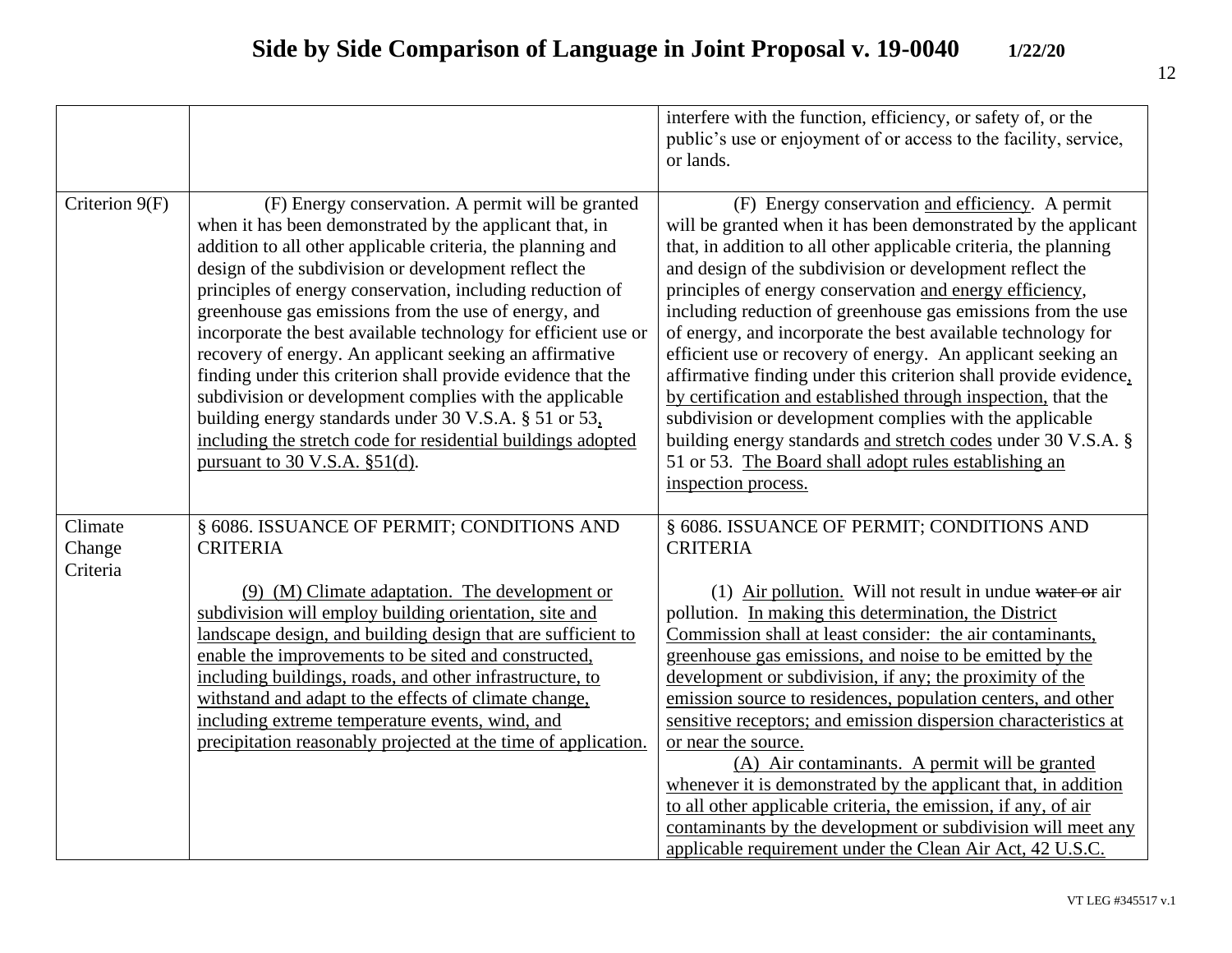|  | chapter 85, and the air pollution control regulations of the    |
|--|-----------------------------------------------------------------|
|  | Department of Environmental Conservation.                       |
|  | (B) Greenhouse gas emissions; climate change. A                 |
|  | permit will be granted whenever it is demonstrated by the       |
|  | applicant that, in addition to all other applicable criteria:   |
|  | (i) The construction, use, operation, and                       |
|  | maintenance of the development or subdivision will:             |
|  | (I) avoid the emission of greenhouse gases,                     |
|  | including greenhouse gases from the vehicular traffic to be     |
|  | generated by the development or subdivision;                    |
|  | (II) if it is not feasible to avoid such emissions,             |
|  | will minimize them; or                                          |
|  | (III) if it is not feasible to avoid or minimize                |
|  | such emissions, will mitigate them in accordance with rules     |
|  | adopted by the Board. Any offsets used shall be third-party     |
|  | verified and enforceable by the applicant and its successors    |
|  | and assigns and by the State of Vermont. The rules shall be     |
|  | adopted in consultation with the Secretary of Natural           |
|  | Resources and shall comply with the greenhouse gas reduction    |
|  | goals of section 578 of this title. The rules shall only allow  |
|  | mitigation when demonstrated by the applicant that it is not    |
|  | feasible to avoid or minimize emissions.                        |
|  | (ii) The development or subdivision will employ                 |
|  | design and materials that are sufficient to enable the          |
|  | improvements to be constructed, including buildings, roads,     |
|  | and other infrastructure, to withstand and adapt to the effects |
|  | of climate change, including extreme temperature events,        |
|  | wind, and precipitation reasonably projected at the time of     |
|  | application.                                                    |
|  |                                                                 |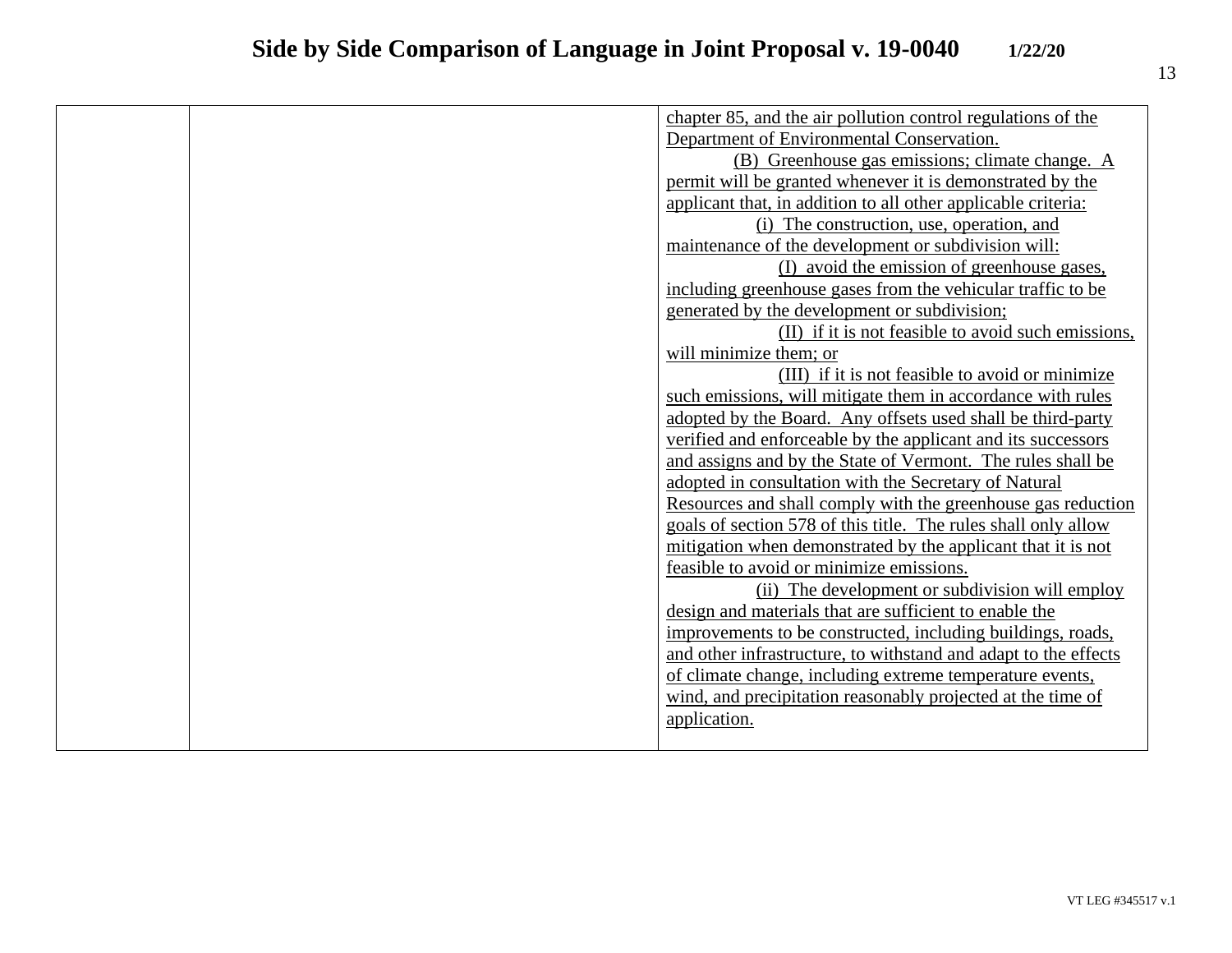| Criterion 10 | § 6086. ISSUANCE OF PERMIT; CONDITIONS AND                        | § 6086. ISSUANCE OF PERMIT; CONDITIONS AND                      |
|--------------|-------------------------------------------------------------------|-----------------------------------------------------------------|
|              | <b>CRITERIA</b>                                                   | <b>CRITERIA</b>                                                 |
|              |                                                                   |                                                                 |
|              | $(10)$ Local plans. Is in conformance with any duly               | (10) Local and regional plans. Is in conformance with           |
|              | adopted local or plan that has been approved under 24             | any duly adopted local or plan that has been approved under     |
|              | V.S.A. § 4350, regional plan, or capital program under 24         | 24 V.S.A. § 4350, regional plan that has been approved by the   |
|              | V.S.A. chapter $117 \text{ }$ § 4430. In making this finding, if: | Board under 24 V.S.A. § 4348, or capital program under 24       |
|              | (A) The Board shall require conformance with the                  | V.S.A. chapter 117 § $4430$ . In making this finding, if:       |
|              | land use maps contained in the local and regional plans and       | (A) A District Commission shall require                         |
|              | with the written provisions of those plans.                       | conformance with the future land use maps contained in the      |
|              | (B) The Board shall decline to apply a provision of               | local and regional plans and with the written provisions of     |
|              | a local or regional plan only if the Board determines that the    | those plans.                                                    |
|              | provision does not afford a person of ordinary intelligence       | (B) A District Commission shall decline to apply a              |
|              | with a reasonable opportunity to understand what the              | provision of a local or regional plan only if the Commission is |
|              | provision directs, requires, or proscribes.                       | persuaded that the provision does not afford a person of        |
|              | (C) If the District Commission Board finds                        | ordinary intelligence with a reasonable opportunity to          |
|              | applicable provisions of the town plan to be ambiguous, the       | understand what the provision directs, requires, or proscribes. |
|              | District Commission Board, for interpretive purposes, shall       | (C) If the District Commission finds applicable                 |
|              | consider bylaws, but only to the extent that they implement       | provisions of the town plan to be ambiguous, the District       |
|              | and are consistent with those provisions, and need not            | Commission, for interpretive purposes, shall consider bylaws,   |
|              | consider any other evidence                                       | but only to the extent that they implement and are consistent   |
|              |                                                                   | with those provisions, and need not consider any other          |
|              |                                                                   | evidence.                                                       |
|              |                                                                   |                                                                 |
|              |                                                                   |                                                                 |
| Municipal    | Sec. 11. VERMONT REGIONAL AND MUNICIPAL                           | § 6000. PURPOSE; CONSTRUCTION                                   |
| Planning     | PLANNING REVIEW                                                   | The purposes of this chapter are to protect and conserve the    |
|              |                                                                   | environment of the State and to support the achievement of the  |
|              | (a) On or before December 15, 2020, the Natural                   | goals of the Capability and Development Plan and of 24          |
|              | Resources Board, in consultation with the Agency of               | V.S.A. $\S$ 4302(c). The chapter shall be construed broadly to  |
|              | Commerce and Community Development, shall develop                 | effect these purposes.                                          |
|              | shall publish a draft report, with recommendations, that          |                                                                 |
|              | addresses:                                                        | In 1973 Acts and Resolves No. 85, Sec. $7(a)(20)$ is added to   |
|              | (1) whether Sec. 7 of No. 85 of the Acts and Resolves             | read:                                                           |
|              | of 1973 (capability and development findings) should be           | (20) GREENHOUSE GAS EMISSIONS AND CLIMATE                       |
|              | incorporated into 10 V.S.A. chapter 151 and what changes          | <b>CHANGE</b>                                                   |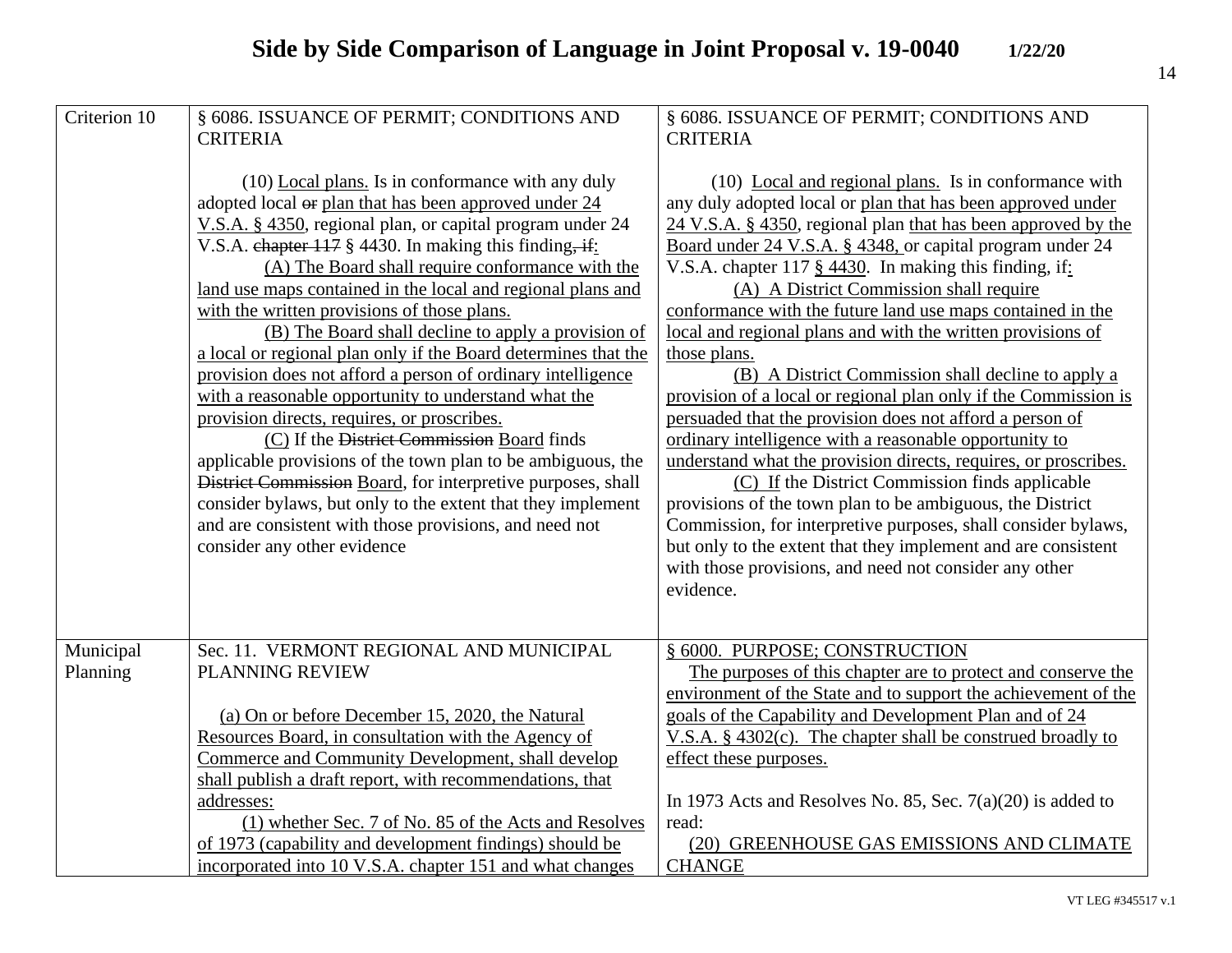| should be made, if any, to the capability and development    | Climate change poses serious risks to human health and           |
|--------------------------------------------------------------|------------------------------------------------------------------|
| findings.                                                    | safety, functioning ecosystems that support a diversity of       |
| (2) whether the State should update the capability and       | species and economic growth, and Vermont's tourist, forestry,    |
| development plan authorized by 10 V.S.A. chapter 151,        | and agricultural industries. The primary driver of climate       |
| subchapter 3. If the recommendation is to update the         | change in Vermont and elsewhere is the increase of               |
| capabilities and development plan, the Agency shall provide  | atmospheric carbon dioxide from the burning of fossil fuels,     |
| a schedule and budget for the proposed update.               | which has a warming effect that is amplified because             |
| (3) whether 10 V.S.A. chapter 151 should require the         | atmospheric water vapor, another greenhouse gas, increases as    |
| creation of capability and development maps. If the          | temperature rises. Vermont should minimize its emission of       |
| recommendation is to require the creation of capability and  | greenhouse gases and, because the climate is changing, ensure    |
| development maps, the Agency shall identify the resources    | that the design and materials used in development enable         |
| and land uses to be mapped and provide a schedule and        | projects to withstand an increase in extreme weather events      |
| budget for the proposed update.                              | and adapt to other changes in the weather and environment.       |
| (4) makes recommendations on how capability and              |                                                                  |
| development findings, the capability and development plan,   | 1973 Acts and Resolves No. 85, Sec. $7(a)(2)$ is amended to      |
| and capability and development maps would be used in         | read:                                                            |
| permitting under 10 V.S.A. chapter 151 and how these         | (2) ECOSYSTEM PROTECTION AND                                     |
| would relate to the criteria considered under 10 V.S.A. §    | UTILIZATION OF NATURAL RESOURCES                                 |
| $6086(a)$ .                                                  | (A) Healthy ecosystems clean water, purify air,                  |
| (5) how regional plans are reviewed and approved,            | maintain soil, regulate the climate, recycle nutrients, and      |
| including any existing or new administrative body to         | provide food. They provide raw materials and resources for       |
| conduct that review; If a review is recommended, what        | medicines and other purposes. They are at the foundation of      |
| State Agency should perform that review.                     | civilization and sustain the economy. These ecosystem            |
| (6) whether designations of growth centers and new           | services are the state's natural capital.                        |
| town centers should be appealable. If these designations are | (B) Biodiversity is the key indicator of an                      |
| appealable, what tribunal should hear the appeal.            | ecosystem's health. A wide variety of species copes better       |
| (b) The Natural Resources Board shall have a public          | with threats than a limited number of species in large           |
| comment period of at least 30 days on the draft report       | populations.                                                     |
| required by subsection (a) of this section. The Board shall  | (C) Products of the land and the stone and minerals              |
| hold at least one public informational meeting on the draft  | under the land, as well as the beauty of our landscape are       |
| report. Notice provided by the Board shall include affected  | principal natural resources of the state.                        |
| state agencies, municipalities, regional planning            | (D) Preservation Protection of healthy ecosystems in             |
| commissions, the Vermont Planners Association, the           | Vermont, preservation of the agricultural and forest             |
| Vermont Planning and Development Association, and other      | productivity of the land, and the economic viability of          |
| interested persons.                                          | agricultural units, conservation of the recreational opportunity |
|                                                              | afforded by the state's hills, forests, streams and lakes, wise  |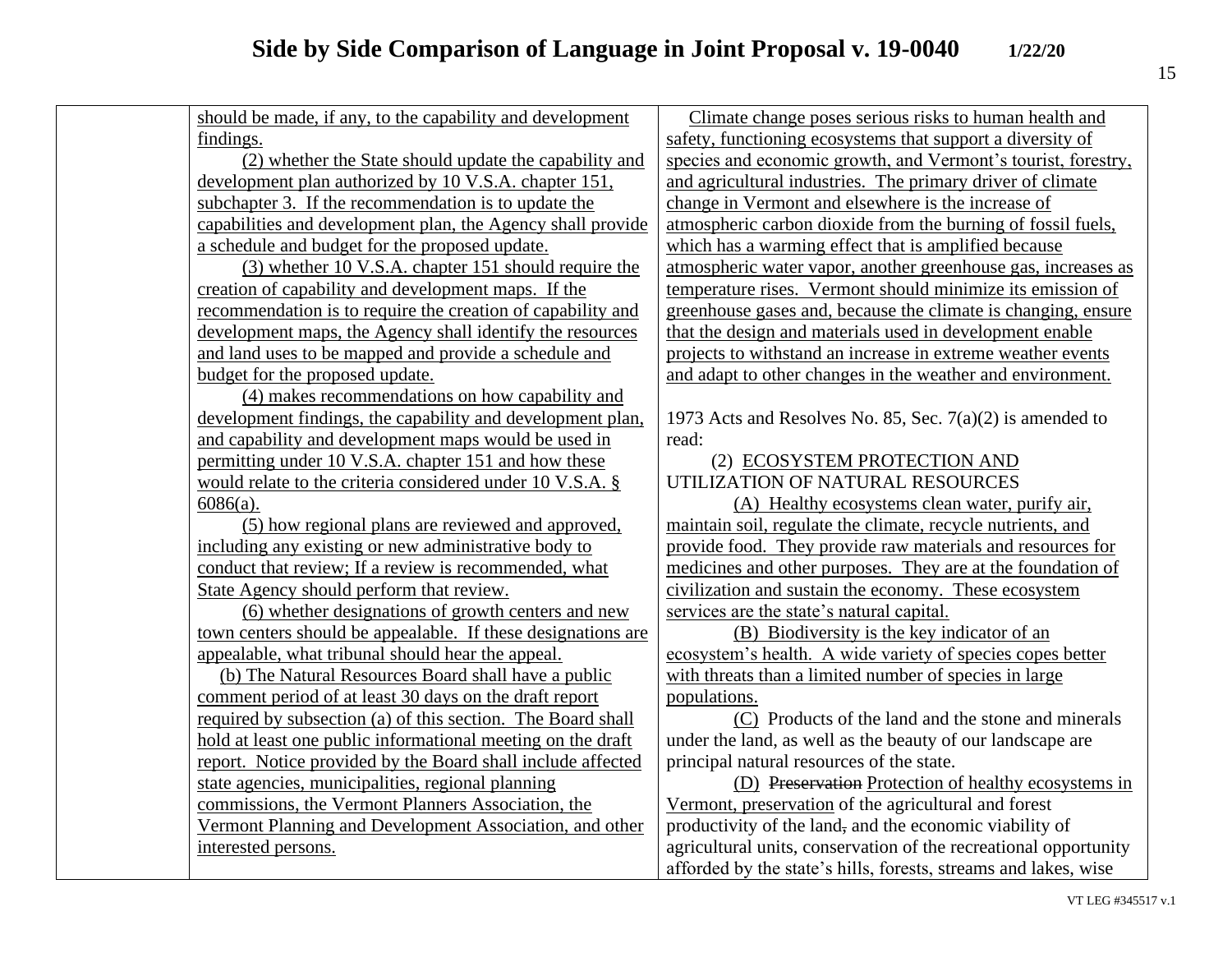| (c) On or before March 1, 2021, the Natural Resources       | use of the state's non-renewable earth and mineral reserves,     |
|-------------------------------------------------------------|------------------------------------------------------------------|
| Board shall provide a final report to the House Committee   | and protection of the beauty of the landscape are matters of     |
| on Natural Resources and Energy and Senate Committee on     | public good. Uses which threaten or significantly inhibit these  |
| Natural Resources and Energy. The final report shall        | healthy ecosystems and the state's natural and scenic resources  |
| incorporate recommendations from the public engagement      | should be permitted only when the public interest is clearly     |
| process under subsection (b) of this section and shall      | benefited thereby.                                               |
| contain a response to stakeholder comments as a part of the |                                                                  |
| final report.                                               | § 6030. MAP OF WIRELESS TELECOMMUNICATIONS                       |
|                                                             | <b>FACILITIES</b>                                                |
|                                                             | CAPABILITY AND DEVELOPMENT MAPS                                  |
|                                                             | The Board shall maintain a map that shows the location of        |
|                                                             | all wireless telecommunications facilities in the State.         |
|                                                             | (a) Updates. On or before January 1, 2021, the Board and         |
|                                                             | the Secretaries of Commerce and Community Development, of        |
|                                                             | Digital Services, of Agriculture, Food and Markets, and of       |
|                                                             | Natural Resources shall complete an update to the capability     |
|                                                             | and development maps created under this chapter in 1971 for      |
|                                                             | reference in applying this chapter. Maps updated pursuant to     |
|                                                             | this section shall be consistent with the Capability and         |
|                                                             | Development Plan and shall include and identify                  |
|                                                             | environmental constraints, existing settlements, rural and       |
|                                                             | working lands areas, critical resource areas, facilities and     |
|                                                             | infrastructure, and areas targeted for conservation, public      |
|                                                             | investment, and development. The Board and these                 |
|                                                             | Secretaries shall complete further updates to these maps not     |
|                                                             | less frequently than every eight years. The Board shall lead     |
|                                                             | and coordinate the completion of updates pursuant to this        |
|                                                             | section.                                                         |
|                                                             | (b) Process. When updating maps pursuant to this section,        |
|                                                             | the Board and Secretaries shall, prior to completing the update: |
|                                                             | (1) consult with the regional planning commissions; and          |
|                                                             | (2) issue a draft update, provide public notice of the           |
|                                                             | draft update, and offer an opportunity for written public        |
|                                                             | comment and conduct one or more public meetings to receive       |
|                                                             | oral comment on the draft update.                                |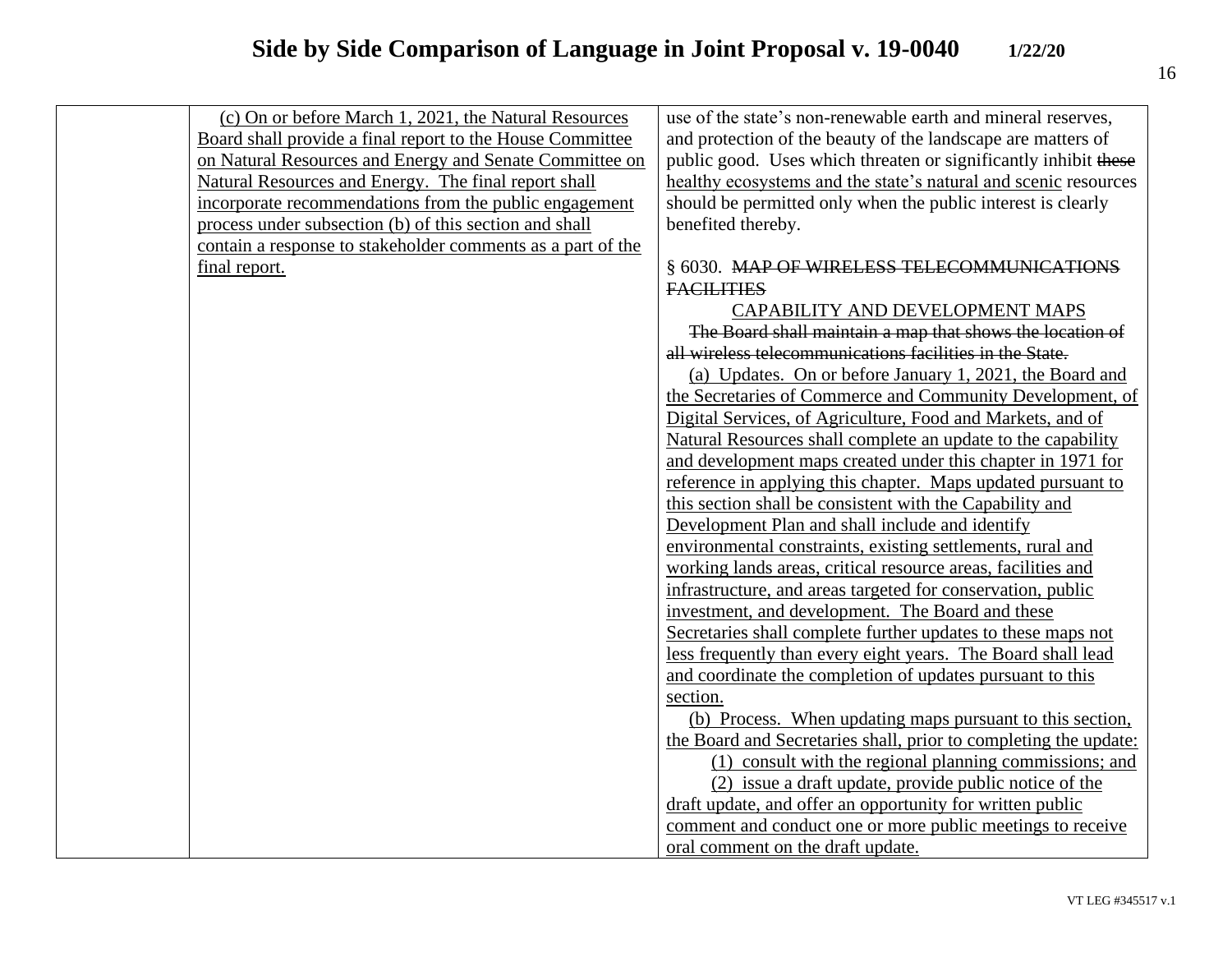|  | (c) Availability. The updated maps shall be maintained as          |
|--|--------------------------------------------------------------------|
|  | a layer in the Agency of Natural Resources' Natural Resources      |
|  | Atlas and shall be available to the public.                        |
|  |                                                                    |
|  | 24 V.S.A. § 4348(f)                                                |
|  | (2) Upon adoption, the regional planning commission                |
|  | shall submit the plan or amendment to the Vermont                  |
|  | Environmental Review Board established under 10 V.S.A.             |
|  | chapter 151, which shall approve the plan or amendment if it       |
|  | determines that the plan or amendment is consistent with the       |
|  | goals of section 4302 of this title. The plan or amendment         |
|  | shall take effect on the issuance of such approval. The Board      |
|  | shall issue its decision within 30 days after receiving the plan   |
|  | or amendment.                                                      |
|  |                                                                    |
|  | 24 V.S.A. § 2798                                                   |
|  | (a) The A person aggrieved by a designation decisions              |
|  | decision of the State Board under this chapter are not subject     |
|  | to appeal one or more of sections 2793 through 2793f of this       |
|  | title may appeal to the Vermont Environmental Review Board         |
|  | established under 10 V.S.A. chapter 151 within 30 days of the      |
|  | decision. If the decision pertains to designation of a growth      |
|  | center under section 2793c of this title, the period for filing an |
|  | appeal shall be tolled by the filing of a request for              |
|  | reconsideration under that section and shall commence to run       |
|  | in full on the State Board's issuance of a decision on that        |
|  | request.                                                           |
|  |                                                                    |
|  |                                                                    |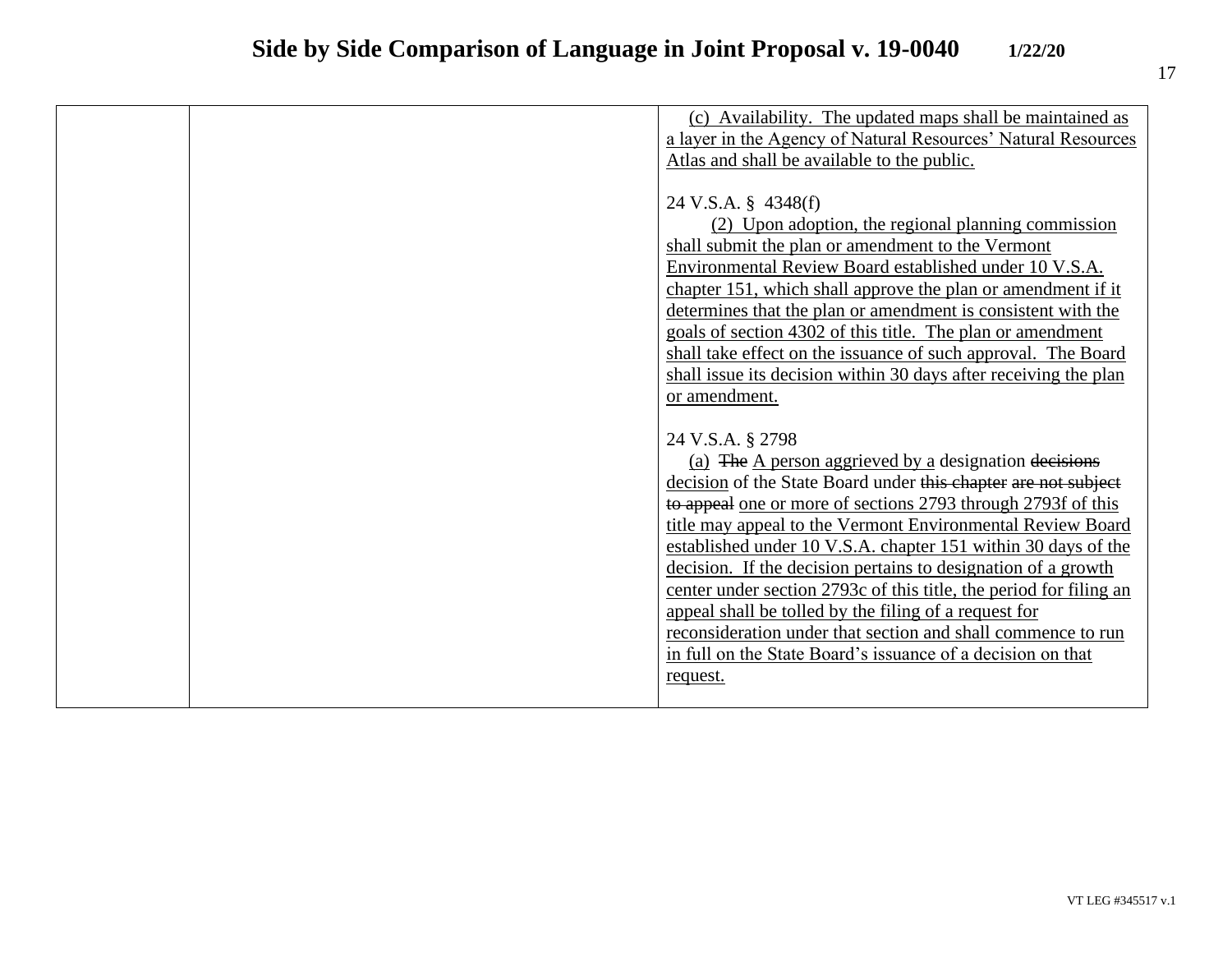| 30 Day Notice | § 6084. NOTICE OF APPLICATION; HEARINGS;                       | N/A |
|---------------|----------------------------------------------------------------|-----|
| Requirement   | <b>COMMENCEMENT OF REVIEW</b>                                  |     |
|               | (a) The plans for the construction of any development or       |     |
|               | subdivision subject to the permitting requirements of this     |     |
|               | subchapter must be submitted by the petitioner to the          |     |
|               | municipal and regional planning commissions, affected          |     |
|               | state agencies, and adjoining landowners no less than 30       |     |
|               | days prior to filing an application under this chapter, unless |     |
|               | the municipal and regional planning commissions and            |     |
|               | affected state agencies waive such requirement.                |     |
|               | (1) The municipal or regional planning commission              |     |
|               | may take one or more of the following actions:                 |     |
|               | (A) Hold a public hearing on the proposed plans.               |     |
|               | The planning commission may request that the applicant         |     |
|               | attend the hearing. The applicant shall have an obligation to  |     |
|               | comply with such a request.                                    |     |
|               | (B) Make recommendations to the applicant within               |     |
|               | 30 days of the petitioner's submittal to the planning          |     |
|               | commission under this subsection.                              |     |
|               | (C) Once the application is filed with the Board,              |     |
|               | make recommendations to the Board by the deadline for          |     |
|               | submitting comments or testimony set forth in the              |     |
|               | applicable provision of this section, Board rule, or           |     |
|               | scheduling order issued by the Board.                          |     |
|               | (2) The application shall address the substantive              |     |
|               | written comments related to the criteria of subsection         |     |
|               | $6086(a)$ of this title received by the petitioner within 30   |     |
|               | days of the submittal made under this subsection and the       |     |
|               | substantive oral comments related to those criteria made at a  |     |
|               | public hearing under subdivision (1) of this subsection.       |     |
|               | (3) This subsection shall not apply to projects that           |     |
|               | have been designated as using simplified procedures            |     |
|               | pursuant to $6025(b)(1)$ or which are administrative           |     |
|               | amendments                                                     |     |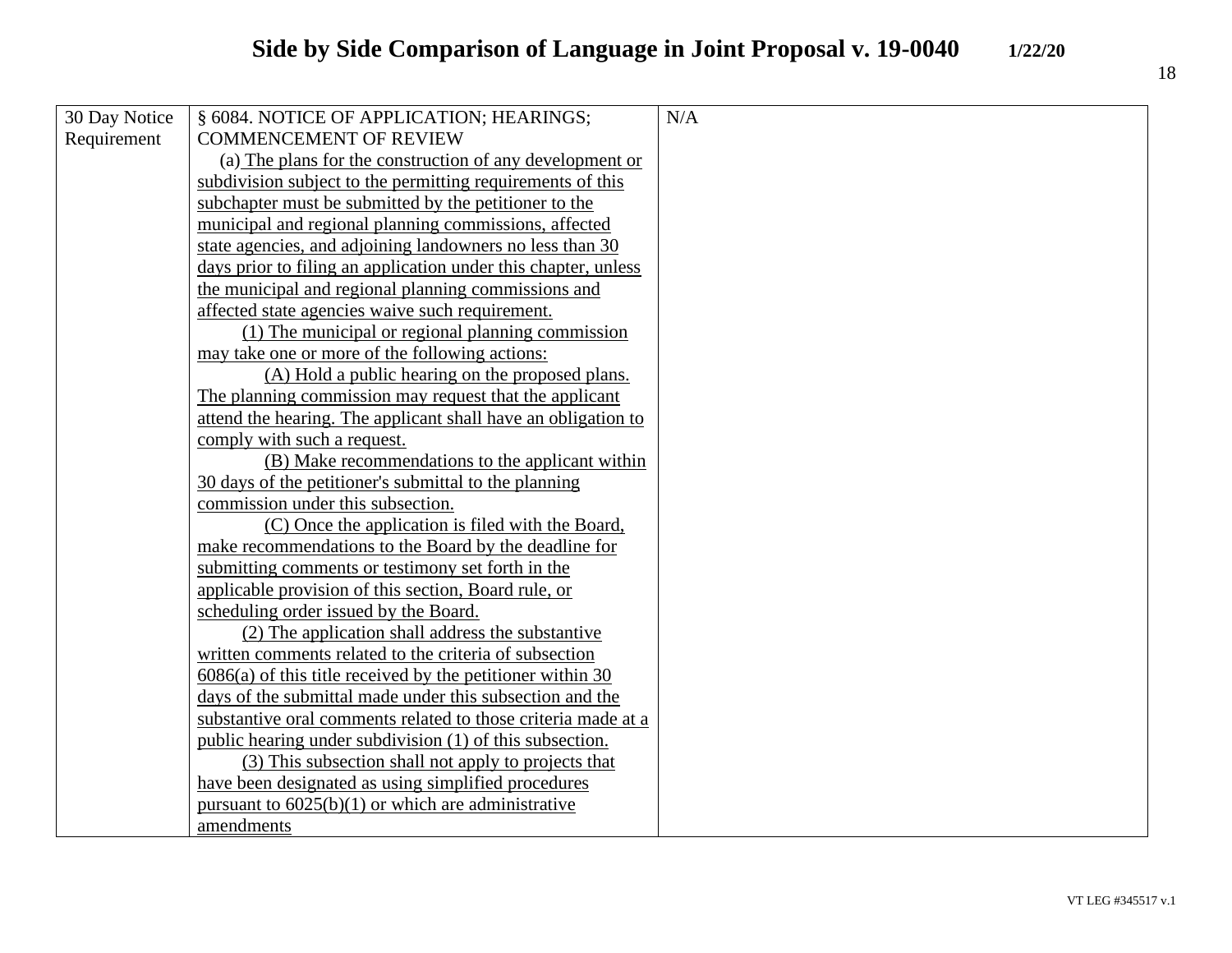| Conditions on | \$6001                                                           | N/A |
|---------------|------------------------------------------------------------------|-----|
| Forest        | (40) "Forest-based enterprise" means an enterprise               |     |
| Processing    | that aggregates forest products from forestry operations and     |     |
|               | adds value through processing or marketing in the forest         |     |
|               | products supply chain or directly to consumers through           |     |
|               | retail sales. "Forest-based enterprise" includes sawmills;       |     |
|               | veneer mills; pulp mills; pellet mills; producers of firewood,   |     |
|               | woodchips, mulch and fuel wood; and log and pulp                 |     |
|               | concentration yards. "Forest-based enterprise" does not          |     |
|               | include facilities that purchase, market, and resell finished    |     |
|               | goods, such as wood furniture, wood pellets, and milled          |     |
|               | lumber, without first receiving forest products from forestry    |     |
|               | operations.                                                      |     |
|               | (41) "Forest product" means logs, pulpwood, veneer               |     |
|               | wood, bolt wood, wood chips, stud wood, poles, pilings,          |     |
|               | biomass, fuel wood, maple sap, and bark.                         |     |
|               |                                                                  |     |
|               | § 6086 ISSUANCE OF PERMIT; CONDITIONS AND                        |     |
|               | <b>CRITERIA</b>                                                  |     |
|               |                                                                  |     |
|               | (2) Permit conditions on a forest-based enterprise.              |     |
|               | (A) A permit condition restricting a forest-based                |     |
|               | enterprise's hours of operation shall only be imposed when       |     |
|               | the absence the condition would result in an impact under        |     |
|               | the criteria pursuant to subdivision (a)(1), (5), or (8) of this |     |
|               | section.                                                         |     |
|               | (B) Permits issued for a forest-based enterprise                 |     |
|               | shall allow the enterprise to ship and receive forest            |     |
|               | products, including delivery from the forestry operation to      |     |
|               | the enterprise, during hours outside permitted hours of          |     |
|               | operation, including nights, weekends, and holidays, for a       |     |
|               | minimum of 60 days per year unless there would be an             |     |

impact under the criteria pursuant to subdivision (a)(1) or  $\overline{(5)}$  of this section. (C) In making a determination for conditions under

this subdivision (2) as to whether an impact exists, the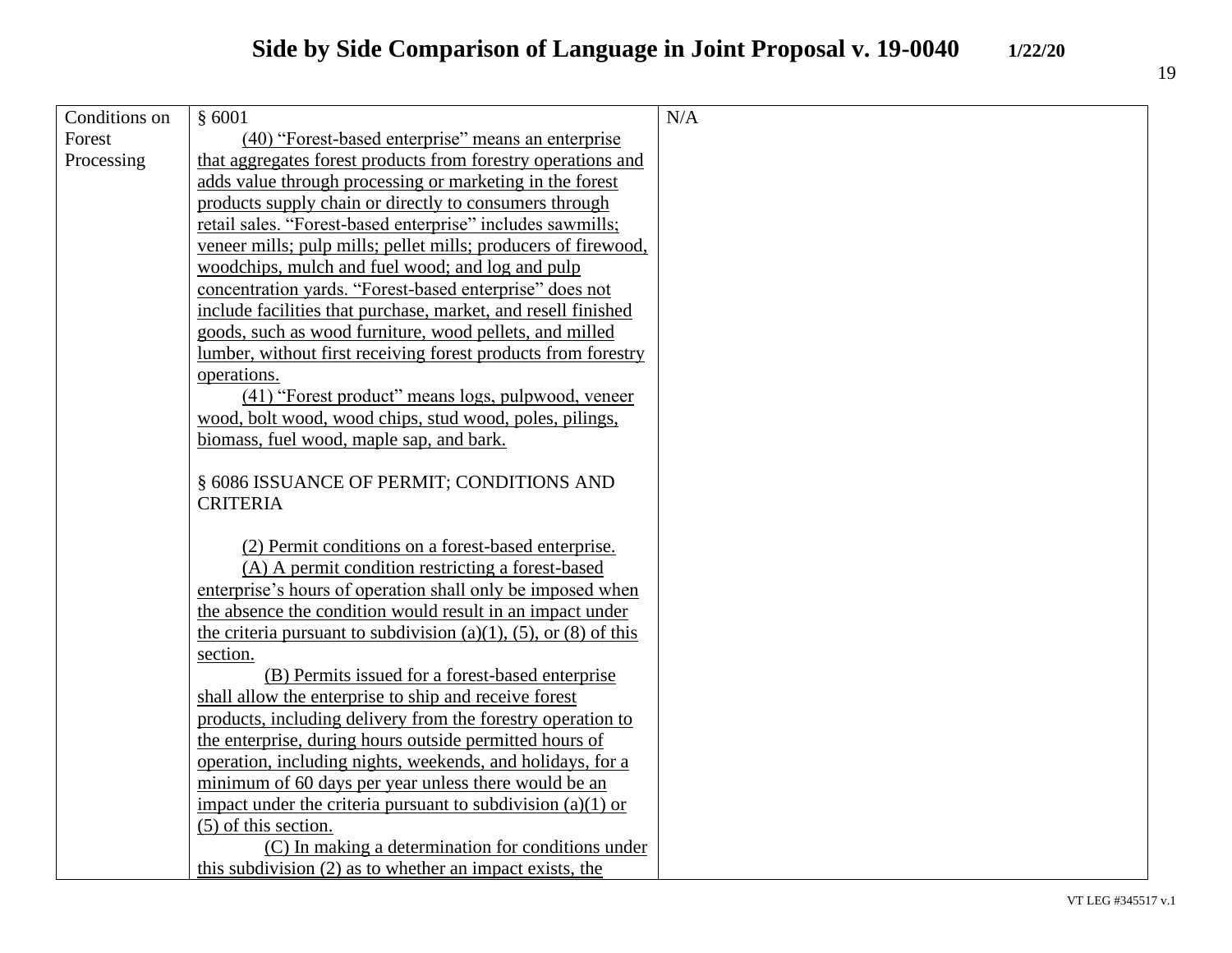| Board shall consider the benefits to forests, forest resources   |  |
|------------------------------------------------------------------|--|
| resulting from the forest-based enterprise, and the impact to    |  |
| the operation of the forest-based enterprise that would result   |  |
| from a condition and conditions shall impose the minimum         |  |
| restriction necessary to address the undue adverse impact.       |  |
| (3) Permit conditions on the delivery of wood fuels              |  |
| used for heat. Permits issued for a forest-based enterprise      |  |
| that produces wood chips, pellets, cord wood, and other fuel     |  |
| wood used for heat shall authorize the shipment from the         |  |
| enterprise of wood heat fuels to the end user during hours       |  |
| outside permitted hours of operation, including nights,          |  |
| weekends, and holidays from October 1 through April 30 of        |  |
| each year.                                                       |  |
| (4) Forest-based enterprises holding a permit may                |  |
| request an amendment to existing permit conditions related       |  |
| to hours of operation and seasonal restrictions to be            |  |
| consistent with subdivisions $(2)$ and $(3)$ of this subsection. |  |
| Requests for condition amendments under this subsection          |  |
| shall not be subject to Act 250 Rule 34E.                        |  |
|                                                                  |  |
|                                                                  |  |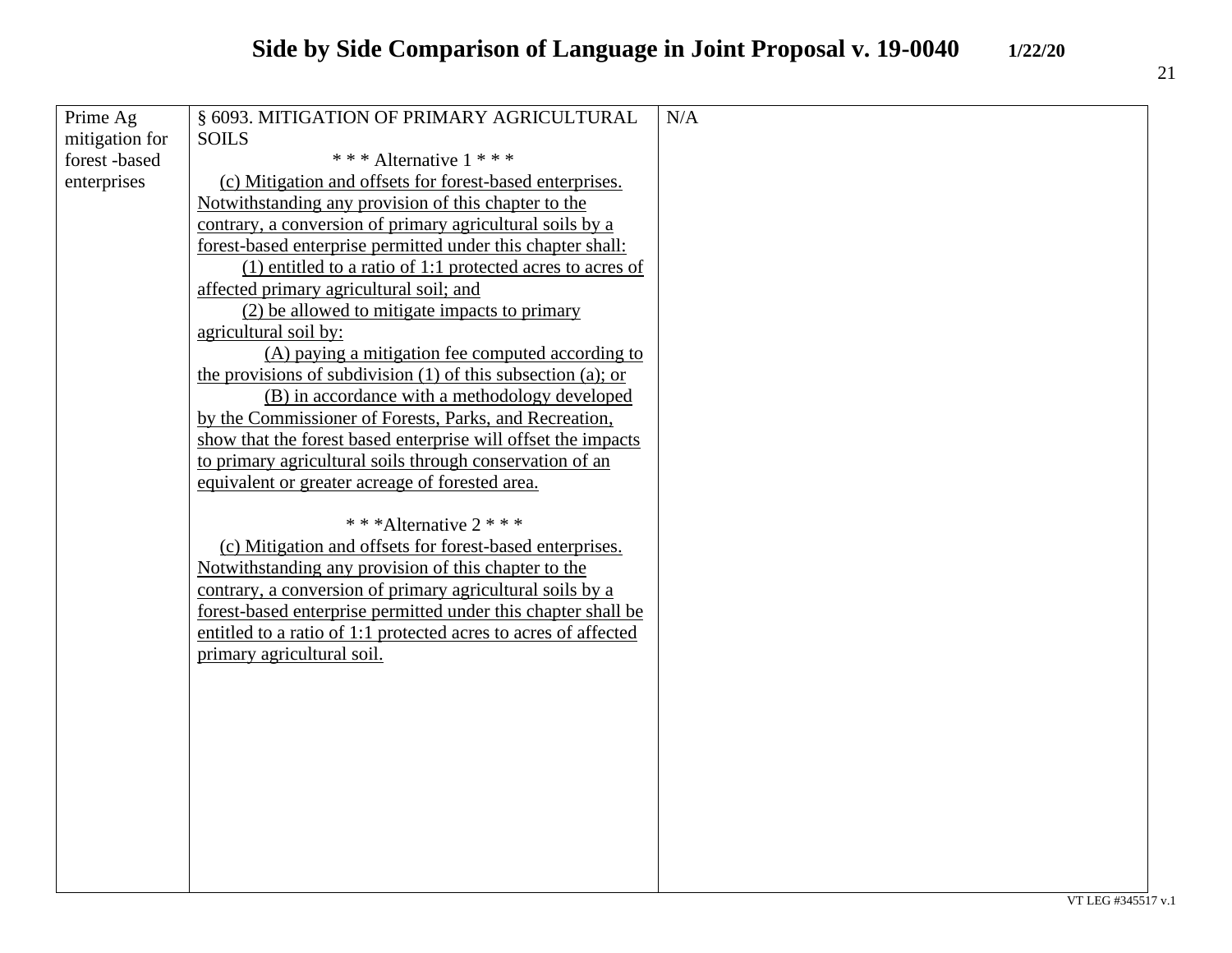| Permit       | § 6086. ISSUANCE OF PERMIT; CONDITIONS AND                           | § 6086. ISSUANCE OF PERMIT; CONDITIONS AND                          |
|--------------|----------------------------------------------------------------------|---------------------------------------------------------------------|
| Presumptions | <b>CRITERIA</b>                                                      | <b>CRITERIA</b>                                                     |
|              |                                                                      |                                                                     |
|              | (d) State and local permits; presumptions.                           | (d) Other permits and approvals; presumptions. The                  |
|              | (1) State permits.                                                   | Natural Resources Board may by rule allow the acceptance of         |
|              | (A) The Natural Resources Board may by rule                          | a permit or permits or approval of any State agency with            |
|              | shall allow the acceptance of a permit or permits or                 | respect to subdivisions $(a)(1)$ through $(5)$ of this section or a |
|              | approval of any State agency with respect to subdivisions            | permit or permits of a specified municipal government with          |
|              | $(a)(1)$ through (5) of this section $\Theta$ in lieu of evidence by | respect to subdivisions (a)(1) through (7) and (9) and (10) of      |
|              | the applicant. The presumption established by this                   | this section, or a combination of such permits or approvals, in     |
|              | subdivision (1) shall only apply to the issues addressed as a        | lieu of evidence by the applicant. A District Commission, in        |
|              | part of the terms of the permit.                                     | accordance with rules adopted by the Board, shall accept            |
|              | (B) In the case of permits issued by the Agency of                   | determinations issued by a development review board under           |
|              | Natural Resources, technical determinations of the Agency            | the provisions of 24 V.S.A. § 4420, with respect to local Act       |
|              | shall be accorded substantial deference by the Board.                | 250 review of municipal impacts. The acceptance of such             |
|              | (C) The acceptance of such permit or permits shall                   | approval, positive determinations, permit, or permits shall         |
|              | create a presumption that the application is not detrimental         | create a presumption that the application is not detrimental to     |
|              | to the public health and welfare with respect to the specific        | the public health and welfare with respect to the specific          |
|              | requirement for which it is accepted.                                | requirement for which it is accepted. In the case of approvals      |
|              | (2) Municipal permits.                                               | and permits issued by the Agency of Natural Resources,              |
|              | (A) The Board may by rule allow a permit or                          | technical determinations of the Agency shall be accorded            |
|              | permits of a specified municipal government with respect to          | substantial deference by the Commissions. The acceptance of         |
|              | subdivisions $(a)(1)$ through $(7)$ and $(9)$ and $(10)$ of this     | negative determinations issued by a development review board        |
|              | section, or a combination of such permits or approvals, in           | under the provisions of 24 V.S.A. § 4420, with respect to local     |
|              | lieu of evidence by the applicant. The presumption                   | Act 250 review of municipal impacts shall create a                  |
|              | established by this subdivision shall only apply to the issues       | presumption that the application is detrimental to the public       |
|              | addressed as a part of the terms of the permit.                      | health and welfare with respect to the specific requirement for     |
|              | (B) A District Commission, in accordance with                        | which it is accepted. Any determinations, positive or negative,     |
|              | rules adopted by the Board, shall accept determinations              | under the provisions of 24 V.S.A. § 4420 shall create               |
|              | issued by a development review board under the provisions            | presumptions only to the extent that the impacts under the          |
|              | of 24 V.S.A. § 4420, with respect to local Act 250 review of         | criteria are limited to the municipality issuing the decision.      |
|              | municipal impacts.                                                   | Such a rule may be revoked or amended pursuant to the               |
|              | (C) The acceptance of such approval, positive                        | procedures set forth in 3 V.S.A, chapter 25, the Vermont            |
|              | determinations, permit, or permits shall create a                    | Administrative Procedure Act.                                       |
|              | presumption that the application is not detrimental to the           | (1) The rules adopted by the Board shall not approve the            |
|              | public health and welfare with respect to the specific               | acceptance of a permit or approval of such an agency or a           |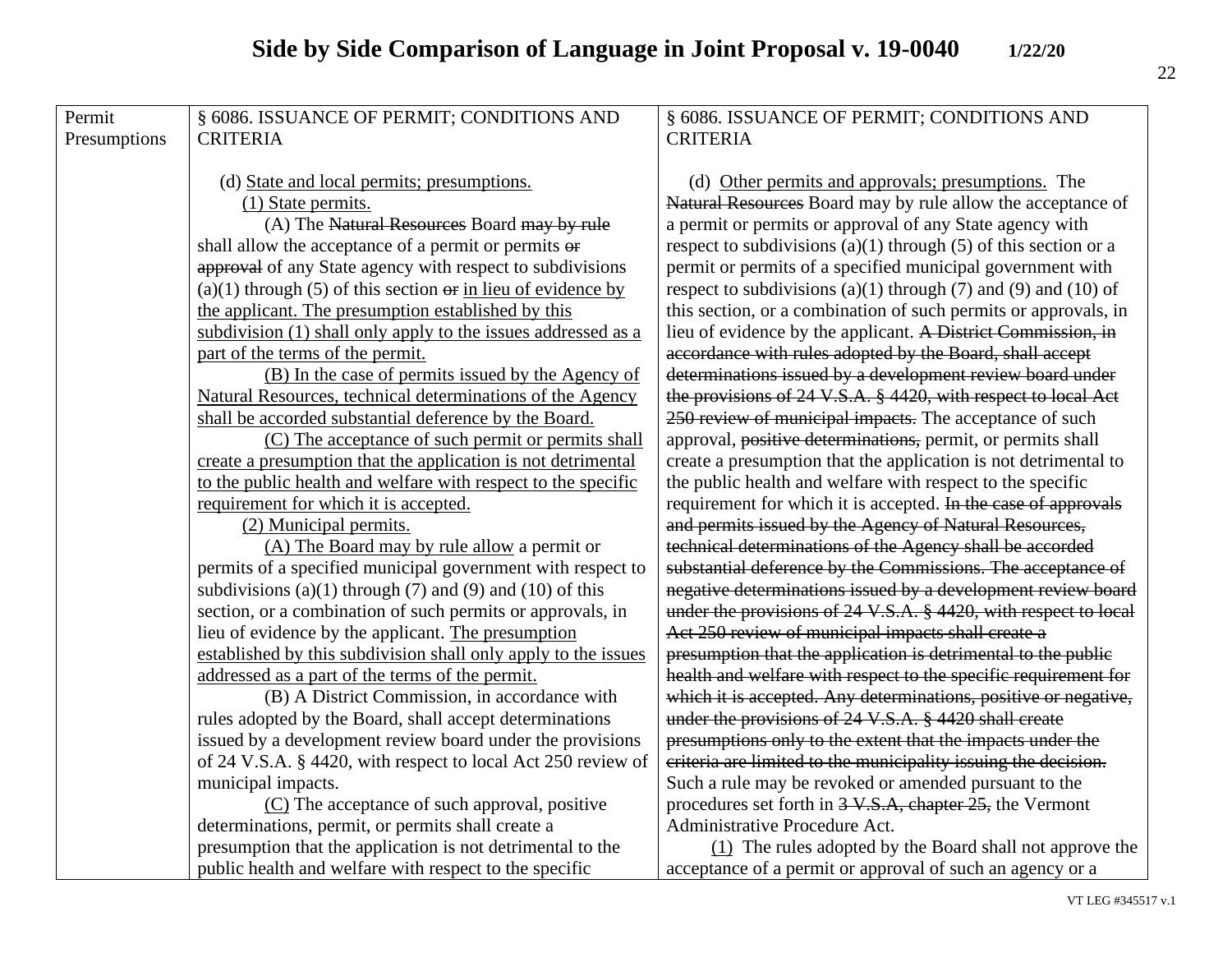| requirement for which it is accepted. In the case of           | permit of a municipal government unless it each of the            |
|----------------------------------------------------------------|-------------------------------------------------------------------|
| approvals and permits issued by the Agency of Natural          | following applies:                                                |
| Resources, technical determinations of the Agency shall be     | (A) The permit or approval satisfies the appropriate              |
| accorded substantial deference by the Commissions. The         | requirements of subsection (a) of this section.                   |
| acceptance of negative determinations issued by a              | (B) The Board finds that the permit or approval is                |
| development review board under the provisions of 24            | part of a program that reliably meets its goals, such as          |
| V.S.A. § 4420, with respect to local Act 250 review of         | achieving water quality standards.                                |
| municipal impacts shall create a presumption that the          | (2) A presumption created under this subsection may be            |
| application is detrimental to the public health and welfare    | rebutted by the introduction of evidence contrary to the          |
| with respect to the specific requirement for which it is       | presumed fact.                                                    |
| accepted. Any determinations, positive or negative, under      | (3) In the case of approvals and permits issued by the            |
| the provisions of 24 V.S.A. § 4420 shall create                | <b>Agency of Natural Resources:</b>                               |
| presumptions only to the extent that the impacts under the     | (A) There shall be no presumption for a permit or                 |
| criteria are limited to the municipality issuing the decision. | approval authorizing the discharge of a pollutant into a water if |
| Such a rule may be revoked or amended pursuant to the          | uses of that water are already impaired by the pollutant.         |
| procedures set forth in 3 V.S.A., chapter 25, the Vermont      | (B) Admissible evidence of the technical                          |
| Administrative Procedure Act.                                  | determinations of the Agency shall be accorded substantial        |
| (3) Rulemaking. The Board shall adopt rules to                 | deference by the District Commissions.                            |
| administer the requirements of this subsection.                | (4) A District Commission, in accordance with rules               |
|                                                                | adopted by the Board, shall accept determinations issued by a     |
|                                                                | development review board under the provisions of 24 V.S.A. §      |
|                                                                | 4420, with respect to local review of municipal impacts under     |
|                                                                | criteria of this section. The acceptance of such a                |
|                                                                | determination, if positive, shall create a presumption that the   |
|                                                                | application is not detrimental to the public health and welfare   |
|                                                                | with respect to the specific requirement for which it is          |
|                                                                | accepted and, if negative, shall create a presumption that the    |
|                                                                | application is so detrimental. Any determinations, positive or    |
|                                                                | negative, under the provisions of 24 V.S.A. § 4420 shall create   |
|                                                                | presumptions only to the extent that the impacts under the        |
|                                                                | criteria are limited to the municipality issuing the decision.    |
|                                                                |                                                                   |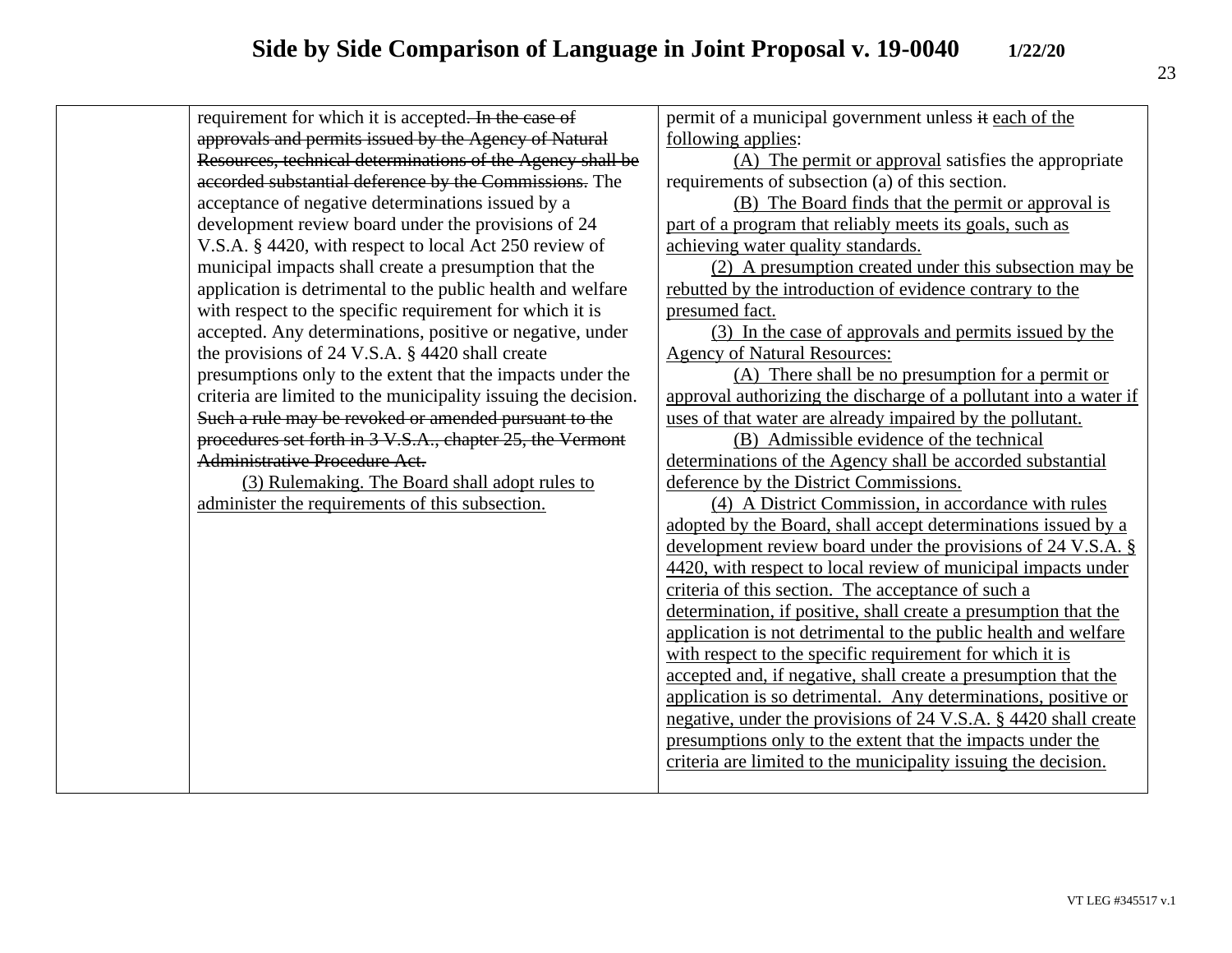| Master plans | § 6083a. ACT 250 FEES                                           | N/A |
|--------------|-----------------------------------------------------------------|-----|
|              | (5) For projects involving the review of a master plan.         |     |
|              | the fee established in subdivision (1) of this section shall be |     |
|              | due for any portion of the proposed project for which           |     |
|              | construction approval is sought and a fee equivalent to         |     |
|              | \$0.10 per \$1,000.00 of total estimated construction costs in  |     |
|              | current dollars in addition to the fee established in           |     |
|              | subdivision $(1)$ of this subsection for any portion of the     |     |
|              | project seeking construction approval shall be due for all      |     |
|              | other portions of the proposed project. If construction         |     |
|              | approval is sought in future permit applications, the fee       |     |
|              | established in subdivision (1) of this subsection shall be      |     |
|              | due, except to the extent that it is waived pursuant to         |     |
|              | subsection (f) of this section.                                 |     |
|              | * * *                                                           |     |
|              |                                                                 |     |
|              | (f) In the event that an application involves a project or      |     |
|              | project impacts that previously have been reviewed, the An      |     |
|              | applicant may petition in writing the Chair of the Board        |     |
|              | District Commission to waive all or part of the application     |     |
|              | fee. If an application fee was paid previously in accordance    |     |
|              | with subdivisions $(a)(1)$ through $(4)$ of this section, the   |     |
|              | Chair may waive all or part of the fee for a new or revised     |     |
|              | project if the Chair finds that the impacts of the project have |     |
|              | been reviewed in an applicable master permit application, or    |     |
|              | that the project is not significantly altered from a project    |     |
|              | previously reviewed, or that there will be substantial          |     |
|              | savings in the review process due to the scope of review of     |     |
|              | the previous applications. In reviewing this petition, the      |     |
|              | Board n shall consider the following:                           |     |
|              | (A) Whether a portion of the project's impacts                  |     |
|              | have been reviewed by the Board in a previous permit.           |     |
|              | (B) Whether the project is being reviewed as a                  |     |
|              | major application, minor application, or administrative         |     |
|              | amendment.                                                      |     |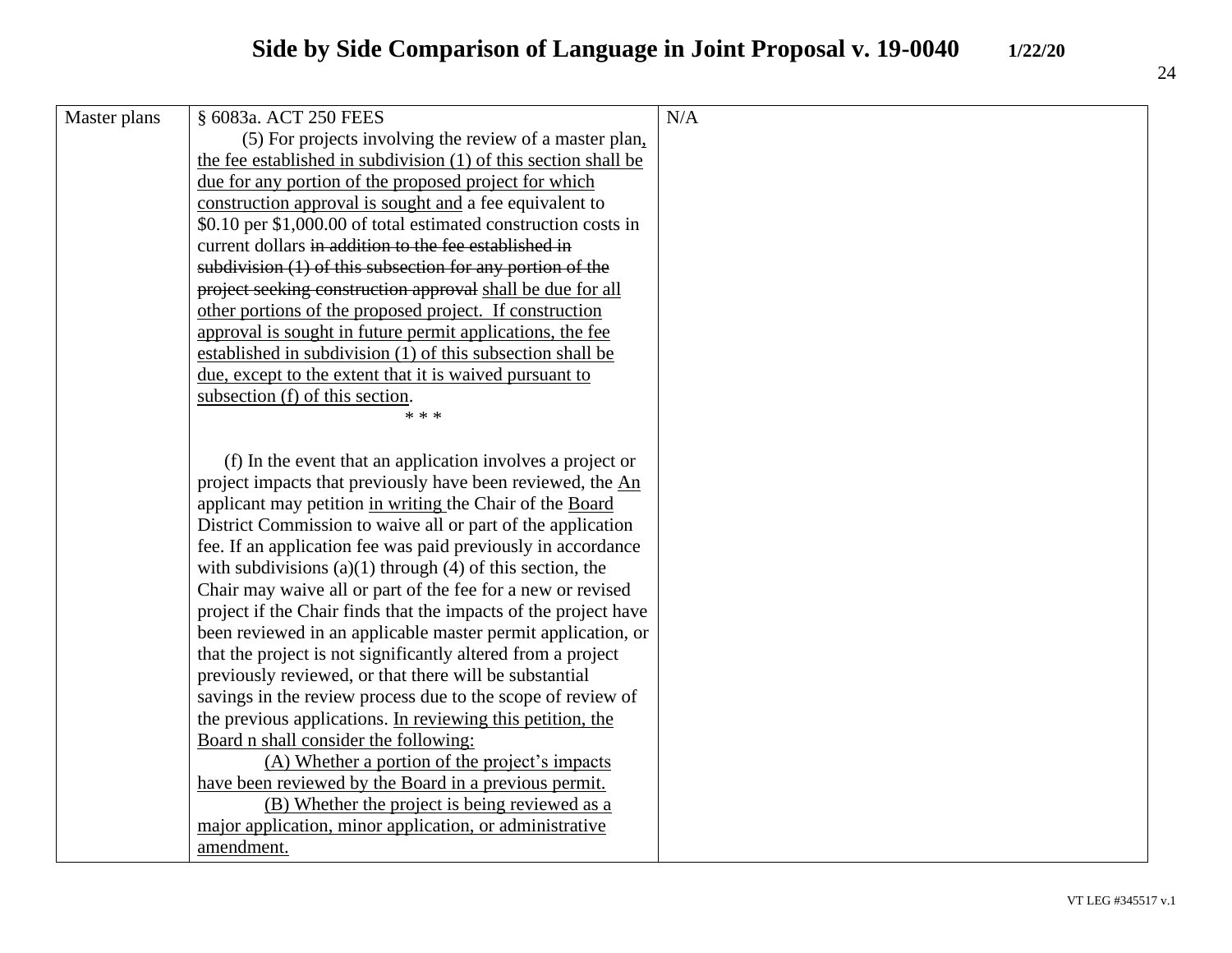| (C) Whether the applicant relies on any                        |  |
|----------------------------------------------------------------|--|
| presumptions permitted under subsection 6086(d) of this        |  |
| title and has, at the time of the permit application, already  |  |
| obtained the permits necessary to trigger such presumptions.   |  |
| If a presumption is rebutted, the Board may require the        |  |
| applicant to pay the previously waived fee.                    |  |
| (D) Whether the applicant has engaged in any                   |  |
| preapplication planning with the district coordinator that     |  |
| will result in a decrease in the amount of time the Board      |  |
| will have to consider the application.                         |  |
| (2) The Board shall issue a written decision in response to    |  |
| any application for a fee waiver. The written decision shall   |  |
| address each of the factors in subdivision (1) of this         |  |
| subsection.                                                    |  |
| (3) If the classification of an application is changed from an |  |
| administrative amendment or minor application to a major       |  |
| application, the Board may require the applicant to pay the    |  |
| previously waived fee.                                         |  |
|                                                                |  |
|                                                                |  |
|                                                                |  |
|                                                                |  |
|                                                                |  |
|                                                                |  |
|                                                                |  |
|                                                                |  |
|                                                                |  |
|                                                                |  |
|                                                                |  |
|                                                                |  |
|                                                                |  |
|                                                                |  |
|                                                                |  |
|                                                                |  |
|                                                                |  |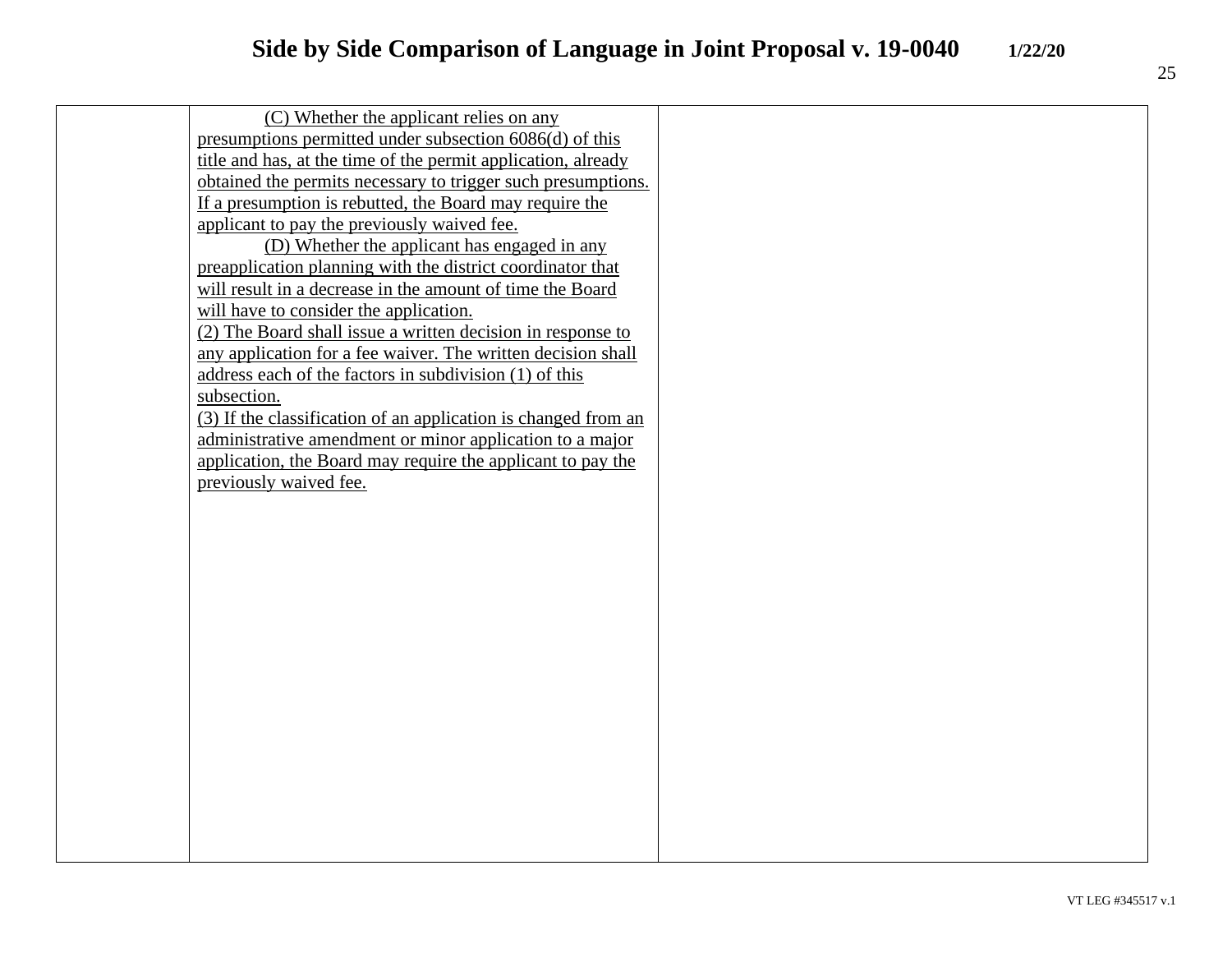| Exemption in | § 6086b Downtown Development Findings- repealed &                   | MULTITIER JURISDICTION- increased jurisdiction over                 |
|--------------|---------------------------------------------------------------------|---------------------------------------------------------------------|
| Downtowns    | $§$ 6086(v)- Exemption for DD findings                              | critical resource areas and rural and working lands; decreased      |
|              | § 6083a Act 250- NDA fees repealed                                  | jurisdiction in designated areas that receive enhanced              |
|              |                                                                     | designation                                                         |
|              | § 6081. PERMITS REQUIRED; EXEMPTIONS                                |                                                                     |
|              | $* * *$                                                             | § 6001 DEFINITIONS                                                  |
|              | (o) If a designation pursuant to 24 V.S.A. chapter 76A is           | $(3)(A)$ "Development" means each of the following:                 |
|              | removed, subsection (a) of this section shall apply to any          | (iii) The construction of improvements for                          |
|              | subsequent substantial change to a development or                   | commercial or industrial purposes on a tract or tracts of land,     |
|              | subdivision priority housing project that was originally            | owned or controlled by a person, involving more than one acre       |
|              | exempt pursuant to subdivision $6001(3)(A)(iv)(I)$ of this          | of land within a municipality that has adopted permanent            |
|              | title <u>or subsection</u> (p) of this section on the basis of that | zoning and subdivision bylaws, if the municipality in which         |
|              | designation.                                                        | the proposed project is located has elected by ordinance,           |
|              | $(p)(1)$ No permit or permit amendment is required for              | adopted under 24 V.S.A. chapter 59, to have this jurisdiction       |
|              | any subdivision, development, or change to a project that is        | apply rural and working lands area.                                 |
|              | located entirely within a downtown development district             | $**$ *                                                              |
|              | designated pursuant to 24 V.S.A. § 2793 or a neighborhood           | (vi) The construction of improvements for                           |
|              | development area designated pursuant to 24 V.S.A. §                 | commercial, industrial, or residential use at or above the          |
|              | 2793e. Upon receiving notice and a copy of the permit               | elevation of 2,500 2,000 feet or in a critical resource area        |
|              | issued by the appropriate municipal panel pursuant to 24            | below that elevation.                                               |
|              | V.S.A. $\S$ 4460(f) a previously issued permit for a                |                                                                     |
|              | development or subdivision located in a downtown                    |                                                                     |
|              | development area or a new neighborhood area shall be                | (D) The word "development" does not include:                        |
|              | extinguished, if the change consists exclusively of any             |                                                                     |
|              | combination of mixed use and mixed income housing, and              | (iii) The construction of improvements for                          |
|              | the cumulative changes within any continuous period of five         | commercial or industrial purposes within an area that has           |
|              | years, commencing on or after the effective date of this            | obtained an enhanced designation pursuant to 24 V.S.A.              |
|              | subsection, remain below any applicable jurisdictional              | chapter 76A.                                                        |
|              | threshold specified in subdivision $6001(3)(A)(iv)(I)$ of this      |                                                                     |
|              | title.                                                              |                                                                     |
|              |                                                                     | 24 V.S.A. § 2793f. ENHANCED DESIGNATION                             |
|              | § 4460. APPROPRIATE MUNICIPAL PANELS                                | (a) A municipality that has received or applies for                 |
|              | $* * *$                                                             | designation of a downtown development district, village             |
|              | $(f)(1)$ This subsection shall apply to a subdivision or            | center, new town center, or growth center under this chapter        |
|              | development that:                                                   | may also apply for an enhanced designation pursuant to this         |
|              |                                                                     | section in order to allow the municipality, in lieu of the District |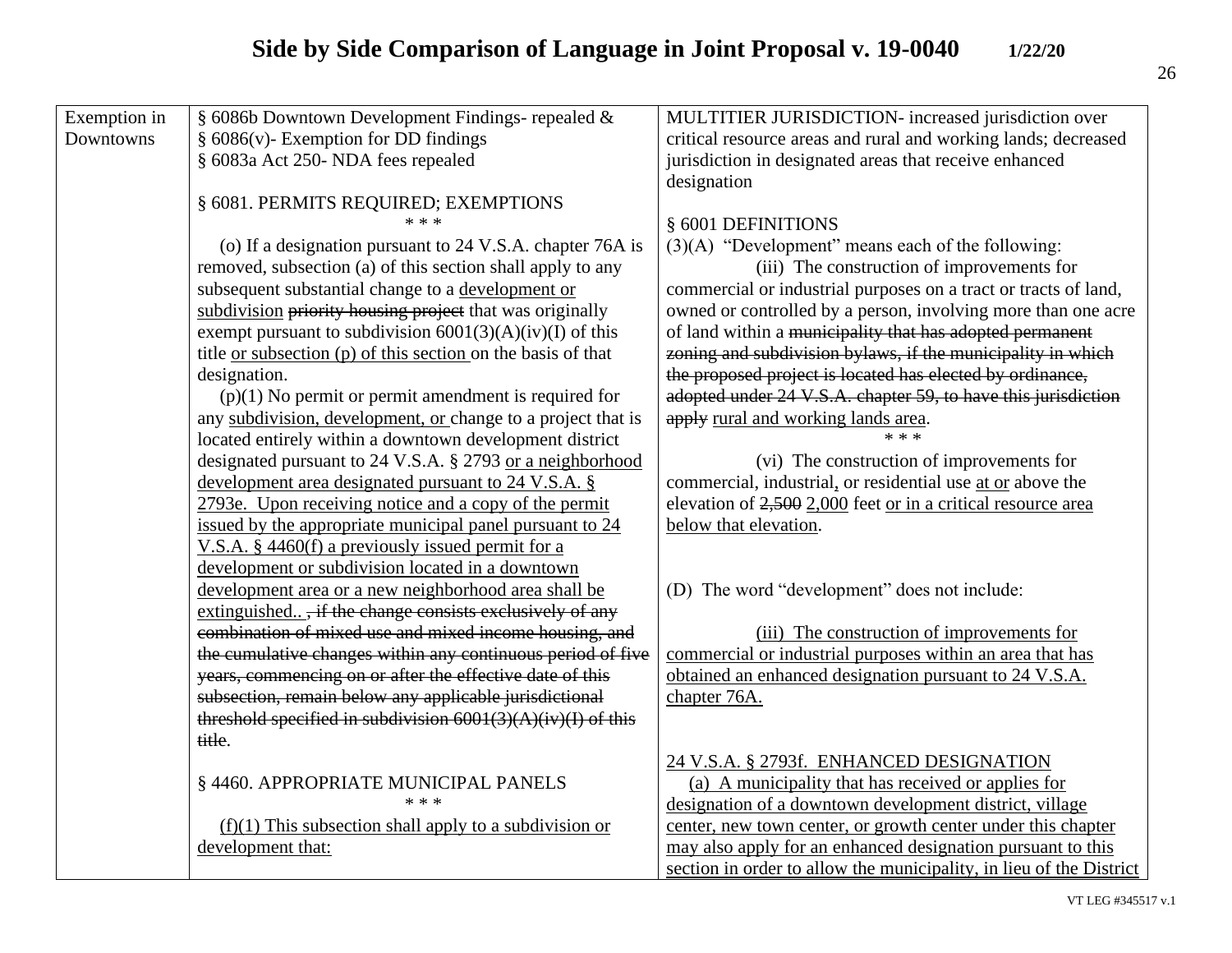| (A) was previously permitted pursuant to 10                    | Commissions under 10 V.S.A. chapter 151, to ensure that land    |
|----------------------------------------------------------------|-----------------------------------------------------------------|
| V.S.A. chapter 151;                                            | development within the designated area complies with the        |
| (B) is located in a downtown development district              | criteria set forth in 10 V.S.A. $\S$ 6086(a). As used in this   |
| or neighborhood development area designated pursuant to        | section, "land development" has the same meaning as in          |
| chapter 76A of this title; and                                 | section 4303 of this title.                                     |
| (C) has applied for a permit or permit amendment               | (b) A municipality seeking an enhanced designation shall:       |
| required by zoning regulations or bylaws adopted pursuant      | (1) demonstrate that its by laws ensure that land               |
| to this subchapter.                                            | development in the designated area complies with the criteria   |
| (2) The appropriate municipal panel reviewing a                | set forth in 10 V.S.A. $\S$ 6086(a);                            |
| municipal permit or permit amendment pursuant to this          | (2) demonstrate that it has the capability to review land       |
| subsection shall include conditions contained within a         | development for compliance with those criteria and to enforce   |
| permit previously issued pursuant to 10 V.S.A. chapter 151     | its decisions;                                                  |
| unless the panel determines that the permit condition          | (3) identify those areas within the municipality that           |
| pertains to any of the following:                              | constitute critical resource areas within the meaning of 10     |
| (A) the construction phase of the project that has             | V.S.A. § 6001; and                                              |
| already been constructed.                                      | (4) satisfy such other requirements as the State Board          |
| (B) compliance with another state permit that has              | shall adopt by rule.                                            |
| independent jurisdiction that addresses the condition in the   | (c) The State Board shall adopt rules to implement this         |
| previously issued permit.                                      | section and may grant or conditionally grant an application for |
| (C) federal or state law that is no longer in effect or        | enhanced designation if it meets the requirements of this       |
| applicable.                                                    | section and the adopted rules.                                  |
| (D) an issue that is addressed by municipal                    |                                                                 |
| regulation and the project will meet the municipal             |                                                                 |
| standards.                                                     |                                                                 |
| (E) physical or use condition that is no longer in             |                                                                 |
| effect or applicable, or that will no longer be in effect or   |                                                                 |
| applicable once the new project is approved.                   |                                                                 |
| (3) After issuing or amending a permit containing              |                                                                 |
| conditions pursuant to this subsection, the appropriate        |                                                                 |
| municipal panel shall provide notice and a copy of the         |                                                                 |
| permit to the Natural Resources Board.                         |                                                                 |
| (3) The appropriate municipal panel's determinations           |                                                                 |
| shall be made following notice and hearing as provided in      |                                                                 |
| section $4464(a)(1)$ of this title and to those persons        |                                                                 |
| requiring notice pursuant to 10 V.S.A. § 6084(b). The          |                                                                 |
| notice shall explicitly reference the existing Act 250 permit. |                                                                 |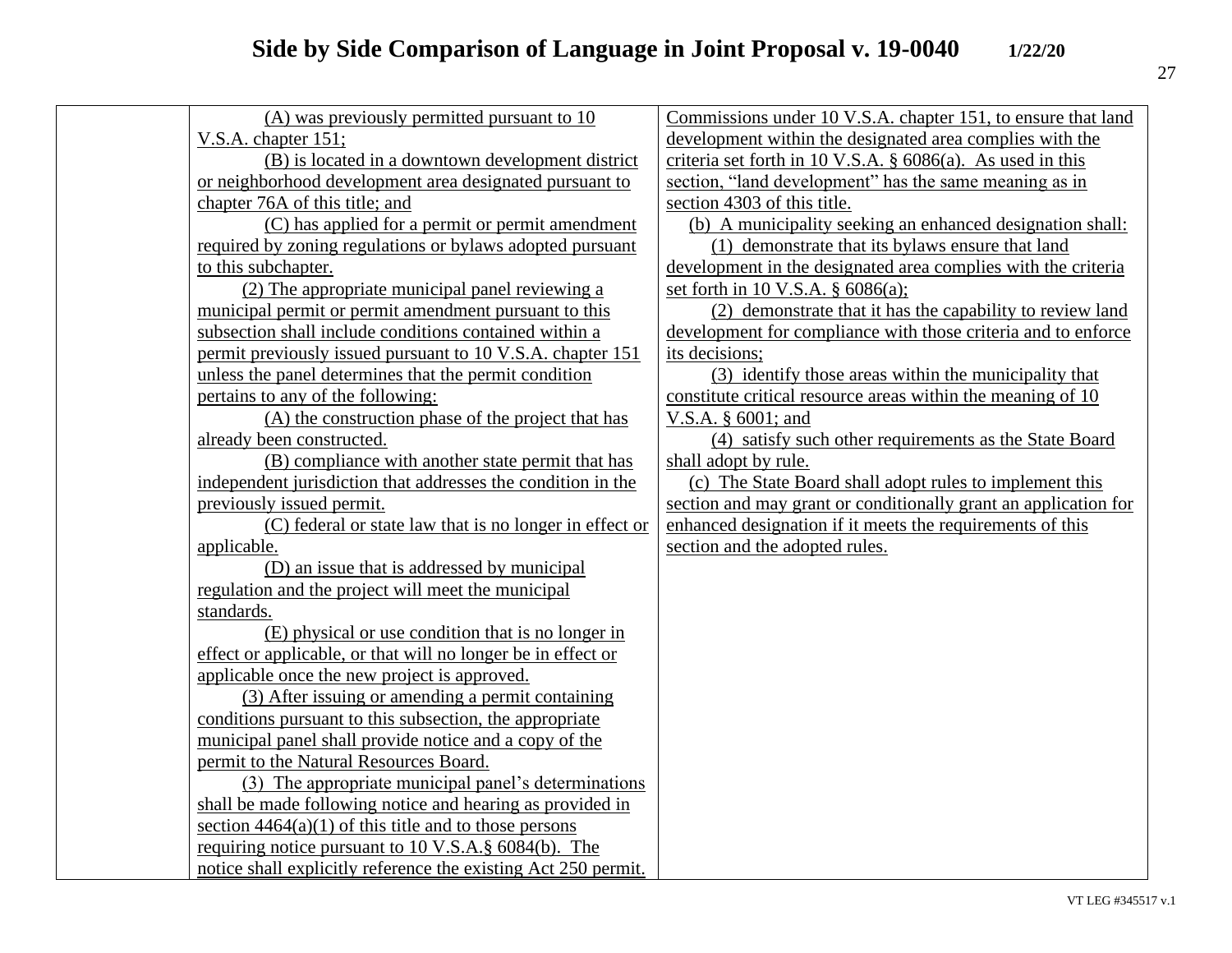| (4) The appropriate municipal panel's decision shall             |  |
|------------------------------------------------------------------|--|
| be issued in accord with section 4464(b) of this title and       |  |
| shall include specific findings with respect to its              |  |
| determinations pursuant to subdivision $(f)(2)$ of this section. |  |
| (5) Any final action by the Appropriate Municipal                |  |
| Panel affecting a condition of a permit previously issued        |  |
| pursuant to 10 V.S.A. chapter 151 shall be recorded in the       |  |
| municipal land records.                                          |  |
|                                                                  |  |
|                                                                  |  |
|                                                                  |  |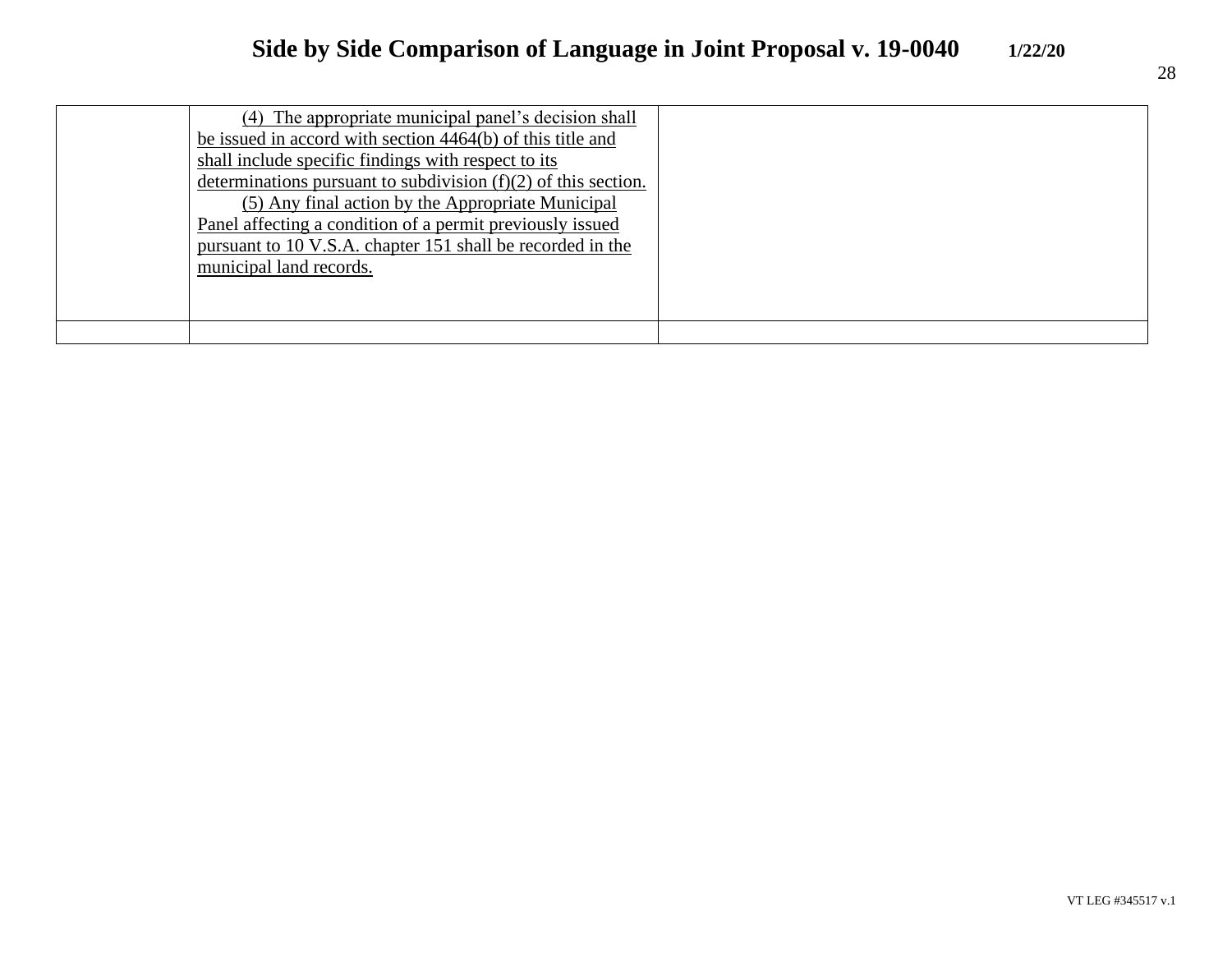|  | ۰.<br>× |
|--|---------|

| Interstate   | § 6001 DEFINITIONS                                             | § 6001 DEFINITIONS                                                  |
|--------------|----------------------------------------------------------------|---------------------------------------------------------------------|
| Interchanges |                                                                | (47) "Interchange area" means the land within a 3,000-              |
|              |                                                                | foot radius of an interstate interchange, except for land within    |
|              |                                                                | an existing settlement. The radius shall be measured from the       |
|              |                                                                | midpoint of the interconnecting roadways within the                 |
|              |                                                                | interchange.                                                        |
|              |                                                                |                                                                     |
|              | $(3)(A)$ "Development" means each of the following:            | $(3)(A)$ "Development" means each of the following:                 |
|              | (xiii) The construction of improvements for commercial         | (xi) The construction of improvements for                           |
|              | or industrial use within 2000 feet of a point of access to or  | commercial or industrial purposes in an interchange area,           |
|              | exit from the interstate highway system as measured from       | unless it is within an existing settlement.                         |
|              | the midpoint of the interconnecting roadways, unless a         |                                                                     |
|              | regional planning commission has determined, at the            |                                                                     |
|              | request of the municipality where the interchange is located   |                                                                     |
|              | or any municipality with land in the 2,000ft radius, that      |                                                                     |
|              | municipal ordinances or bylaws applicable to properties        |                                                                     |
|              | around the interchange:                                        |                                                                     |
|              | (I) Ensure that planned development patterns will              |                                                                     |
|              | maintain the safety and function of the interchange area for   | § 6086. ISSUANCE OF PERMIT; CONDITIONS AND                          |
|              | all road users, including non-motorized, for example, by       | <b>CRITERIA</b>                                                     |
|              | limiting curb cuts, and by sharing parking and access points   | (a) Criteria. Before granting a permit, the District                |
|              | and parcels will be interconnected to adjoining parcels        | Commission shall find that the subdivision or development:          |
|              | wherever physically possible.                                  | (I) Interchange areas. A permit will be granted for a               |
|              | (II) Ensure that development will be undertaken in a           | development or subdivision within an interchange area when it       |
|              | way that preserves scenic characteristics both at and beyond   | is demonstrated that, in addition to all other applicable criteria, |
|              | the project site. This shall include a determination that site | the development or subdivision complies with the Vermont            |
|              | and building design fit the context of the area.               | <b>Interstate Interchange Planning and Design Guidelines</b>        |
|              | (III) Ensure that development does not destroy or              | applicable to the category of land use as identified for that area  |
|              | compromise necessary wildlife habitat or endangered            | in the regional plan. As used in this subdivision (I), "Vermont     |
|              | species.                                                       | Interstate Interchange Planning and Design Guidelines" refers       |
|              | (IV) The uses allowed in the area will not impose a            | to the guidelines by that name published by the Agency of           |
|              | burden on the financial capacity of a town or the state.       | Commerce and Community Development in 2004 or such                  |
|              | (V) Allowed land uses must be of a type, scale, and            | update to those guidelines as the Commissioner of Housing           |
|              | design that complement rather than compete with uses that      | and Community Development may subsequently publish,                 |
|              | exist in designated downtowns, village centers, growth         | provided that the update is at least as protective of existing      |
|              |                                                                |                                                                     |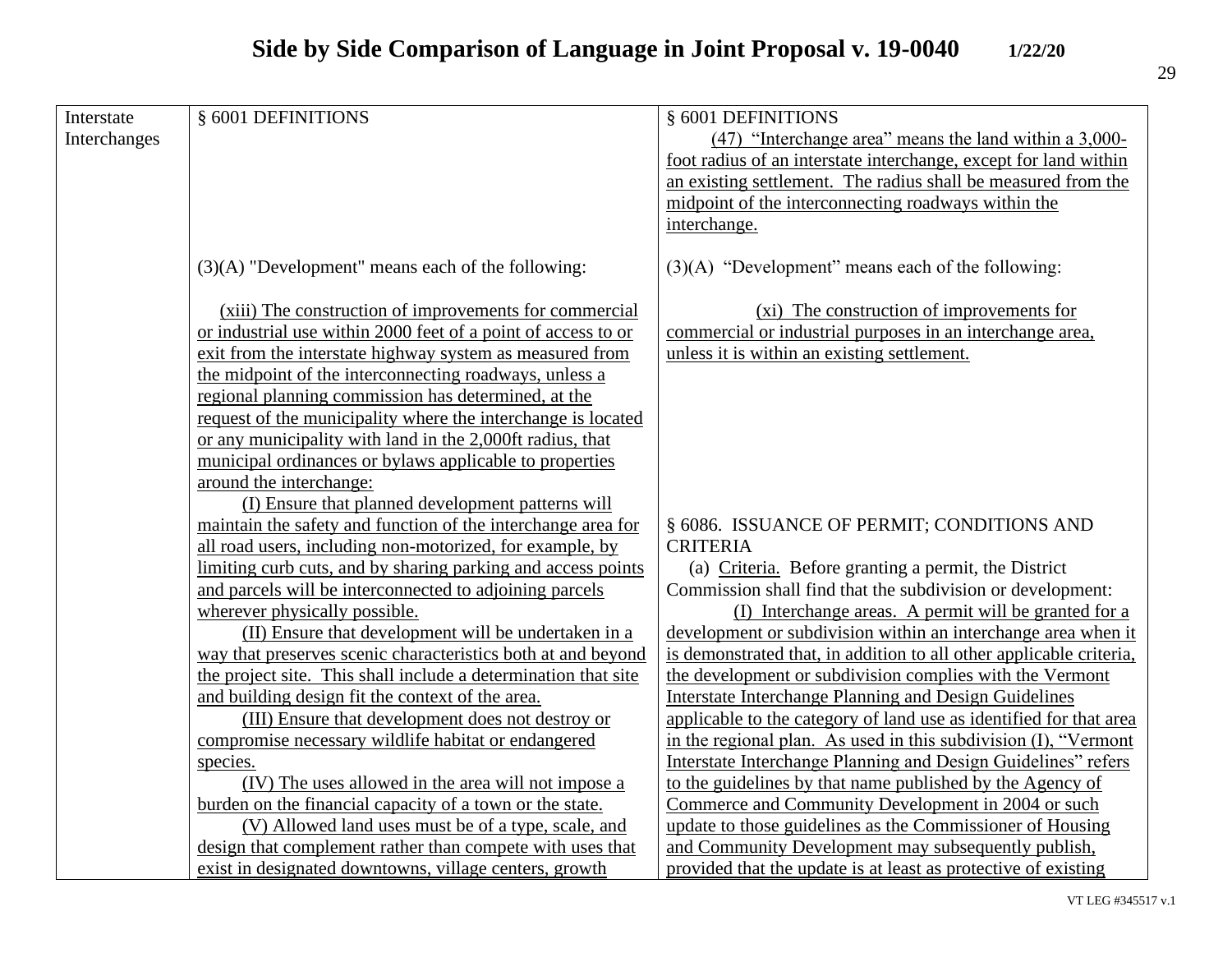| centers, or other regional growth areas. Principle retail   | settlements, scenic beauty and aesthetics, farmland, and natural      |
|-------------------------------------------------------------|-----------------------------------------------------------------------|
| should be discouraged or prohibited in highway interchange  | resources as the 2004 guidelines.                                     |
| areas.                                                      |                                                                       |
| (VII) Development in this area may not establish or         | § 6087. DENIAL OF APPLICATION                                         |
| contribute to a pattern of strip development. Where strip   | (b) A permit may not be denied solely for the reasons set             |
| development already exists, development in this area must   | forth in subdivisions $6086(a)(5)$ , $(6)$ , and $(7)$ of this title. |
| be infill that minimizes the characteristics of strip       |                                                                       |
|                                                             | However, reasonable Reasonable conditions and requirements            |
| development.                                                | allowable in subsection 6086(c) of this title may be attached to      |
| (VIII) Site design must use space efficiently by siting     | alleviate the burdens created. However, a permit may be               |
| buildings close together, minimizing paved services,        | denied under subdivision $6086(a)(5)$ of this title if the permit is  |
| locating parking to the side and rear, and minimizing the   | for development in an interchange area that is not within an          |
| use of one story buildings.                                 | existing settlement.                                                  |
| (IX) The allowed uses, patterns of development, and         |                                                                       |
| aesthetics of development in these areas must conform with  |                                                                       |
| the regional plan.                                          |                                                                       |
| (X) The allowed uses, patterns of development, and          |                                                                       |
| aesthetics of development in these areas must be consistent |                                                                       |
| with the goals of $24$ V.S.A. $§4302$ .                     |                                                                       |
|                                                             |                                                                       |
|                                                             |                                                                       |
|                                                             |                                                                       |
|                                                             |                                                                       |
|                                                             |                                                                       |
|                                                             |                                                                       |
|                                                             |                                                                       |
|                                                             |                                                                       |
|                                                             |                                                                       |
|                                                             |                                                                       |
|                                                             |                                                                       |
|                                                             |                                                                       |